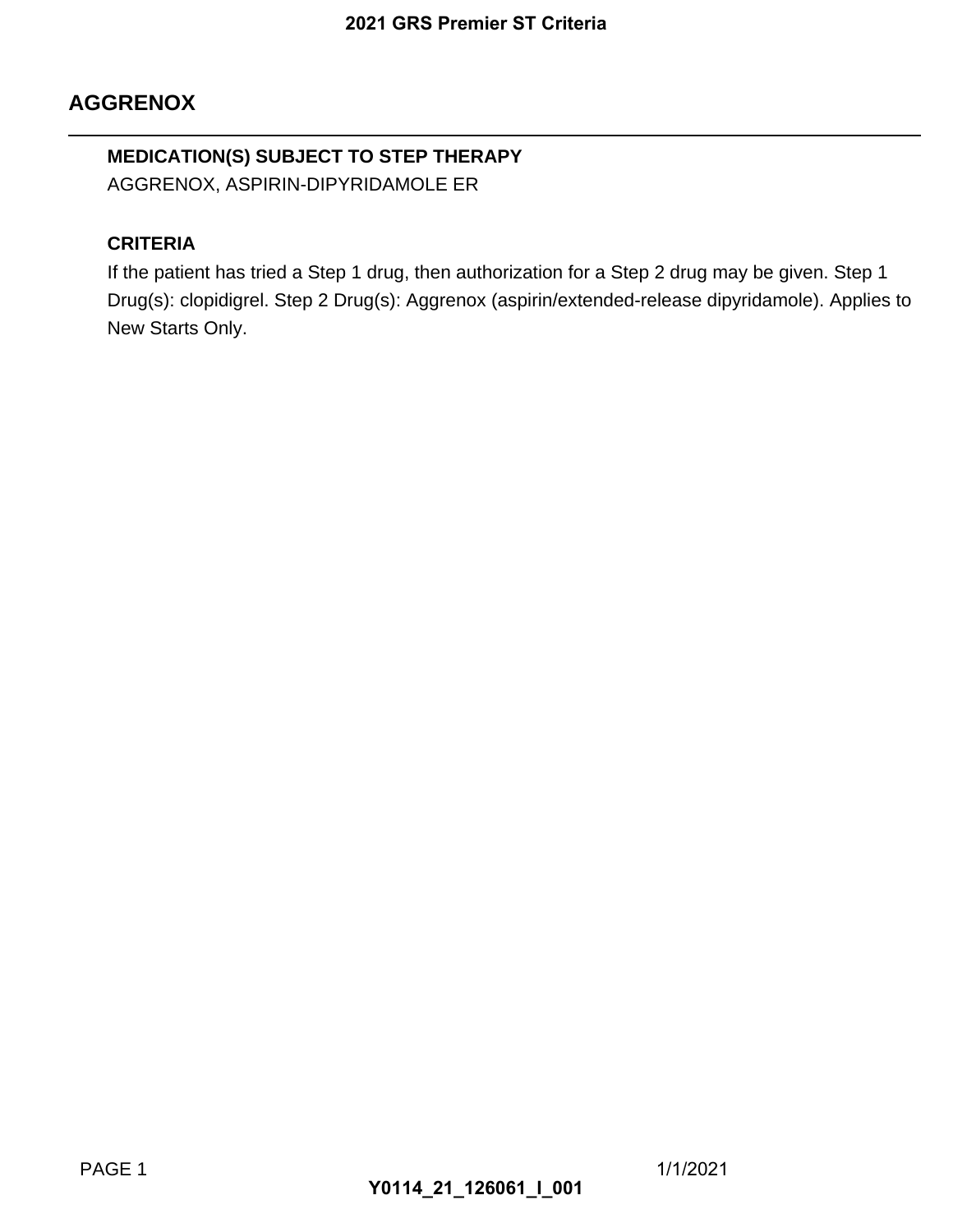## **ALBUTEROL HFA**

#### **MEDICATION(S) SUBJECT TO STEP THERAPY**

LEVALBUTEROL TARTRATE, PROAIR DIGIHALER, VENTOLIN HFA, XOPENEX HFA

#### **CRITERIA**

If the patient has tried a Step 1 drug, then authorization for a Step 2 drug may be given. Step 1 Drug(s): ProAir HFA, ProAir Respiclick, Proventil HFA, albuterol HFA. Step 2 Drug(s): Xopenex HFA (levalbuterol hfa), Ventolin HFA, ProAir Digihaler (albuterol). 2021 GRS Premier ST Criteria<br> **TO STEP THERAPY**<br>
E, PROAIR DIGIHALER, VENTO<br>
1 drug, then authorization for a<br>
Respiclick, Proventil HFA, albute<br>
Ilin HFA, ProAir Digihaler (albute<br> **Y0114\_21\_126061\_I\_001**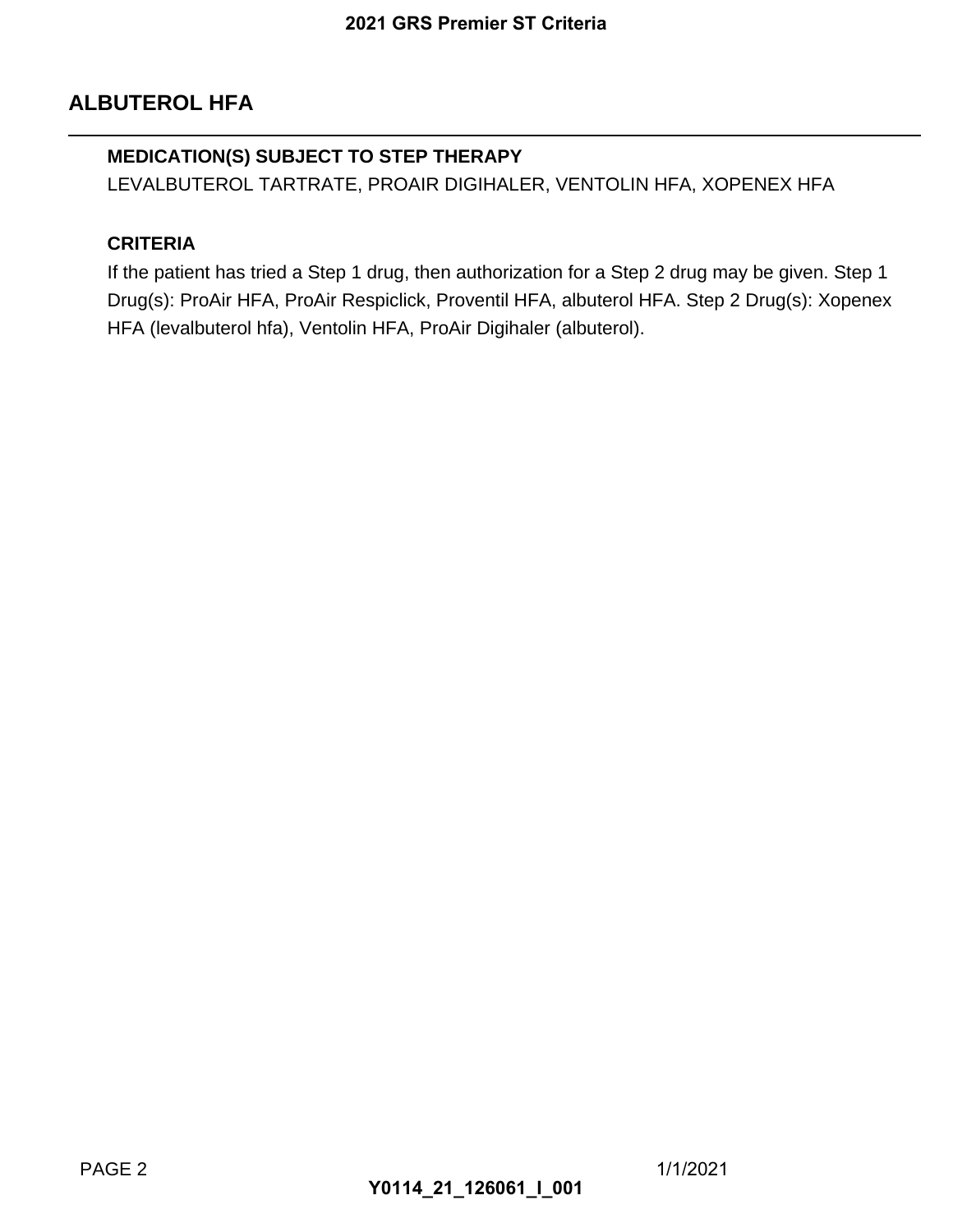## **ANTARA**

## **MEDICATION(S) SUBJECT TO STEP THERAPY** ANTARA

#### **CRITERIA**

If the patient has tried a Step 1 drug, then authorization for a Step 2 drug may be given. Step 1 Drug(s): gemfibrozil, fenofibrate, fenofibrate acid, fenofibrate micronized. Step 2 Drug(s): Antara. 2021 GRS Premier ST Criteria<br>
TO STEP THERAPY<br>
1 drug, then authorization for a<br>
rate, fenofibrate acid, fenofibrate<br>
Y0114\_21\_126061\_I\_001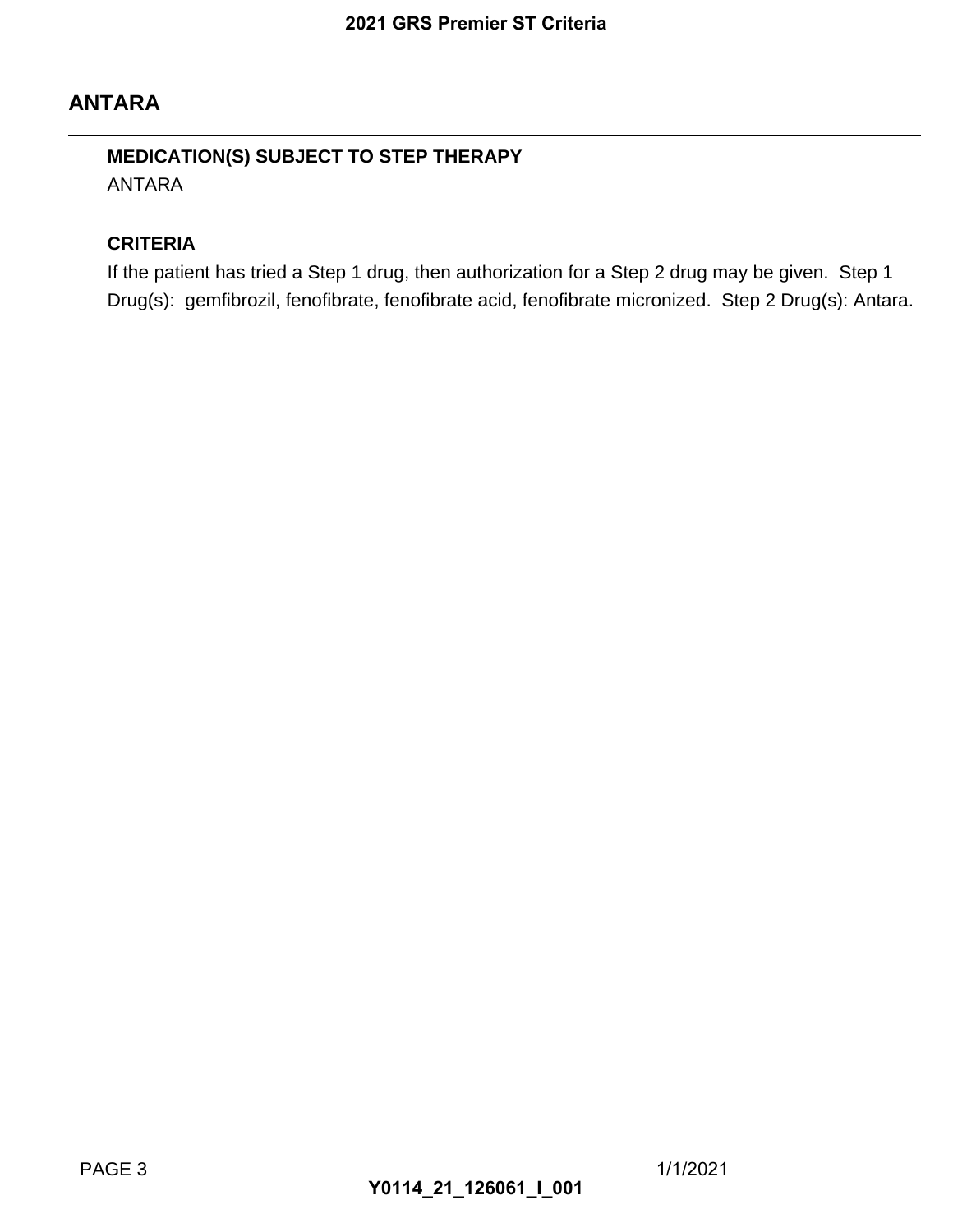## **APTIOM**

## **MEDICATION(S) SUBJECT TO STEP THERAPY** APTIOM

#### **CRITERIA**

If the patient has tried a Step 1 drug, then authorization for a Step 2 drug may be given. Step 1 Drug(s): Lamotrigine IR, Levetiracetam IRXR, Oxcarbazepine IR, Roweepra IRXR, Topiramate IR/XR, Zonisamide. Step 2 Drug(s): Aptiom (eslicarbazepine). Applies to New Starts Only. 2021 GRS Premier ST Criteria<br>
TO STEP THERAPY<br>
1 drug, then authorization for a<br>
retiracetam IRXR, Oxcarbazepine<br>
rug(s): Aptiom (eslicarbazepine)<br>
Y0114\_21\_126061\_I\_001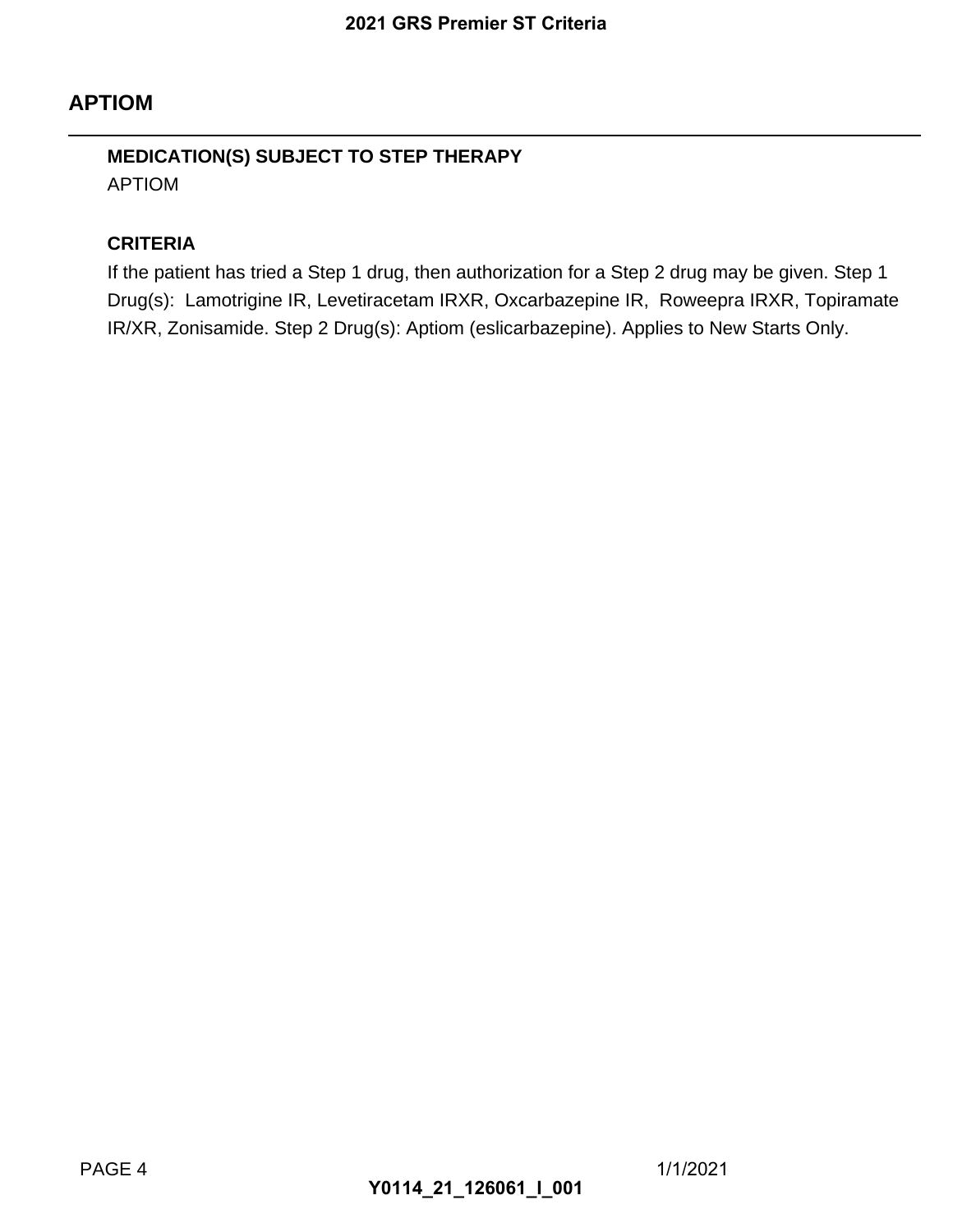### **MEDICATION(S) SUBJECT TO STEP THERAPY**

ARICEPT 23 MG TAB, DONEPEZIL HCL 23 MG TAB

#### **CRITERIA**

If the patient has tried a Step 1 drug, then authorization for a Step 2 drug may be given. Step 1 Drug(s): donepezil, donepezil disintegrating tablet. Step 2 Drug(s): Aricept 23mg (donepezil 23mg). New starts Only. 2021 GRS Premier ST Criteria<br>
TO STEP THERAPY<br>
EPEZIL HCL 23 MG TAB<br>
1 drug, then authorization for a<br>
1 disintegrating tablet. Step 2 Dru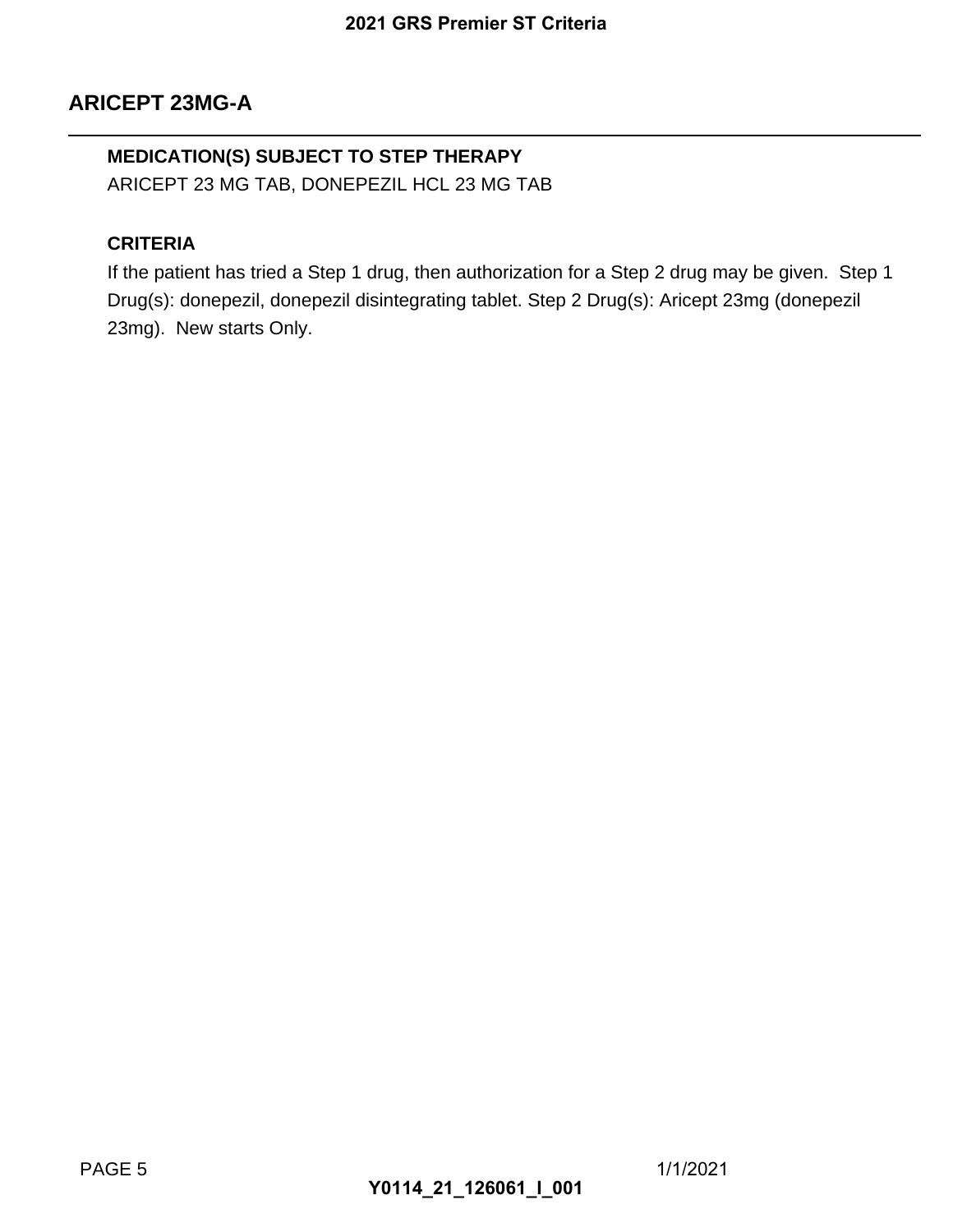## **CYCLOSET**

## **MEDICATION(S) SUBJECT TO STEP THERAPY CYCLOSET**

#### **CRITERIA**

If the patient has tried a Step 1 drug, then authorization for a Step 2 drug may be given. Step 1 Drug(s): metformin. Step 2 Drug(s): Cycloset (bromocriptine mesylate) 2021 GRS Premier ST Criteria<br>
TO STEP THERAPY<br>
1 drug, then authorization for a<br>
Drug(s): Cycloset (bromocriptine<br> **Y0114\_21\_126061\_I\_001**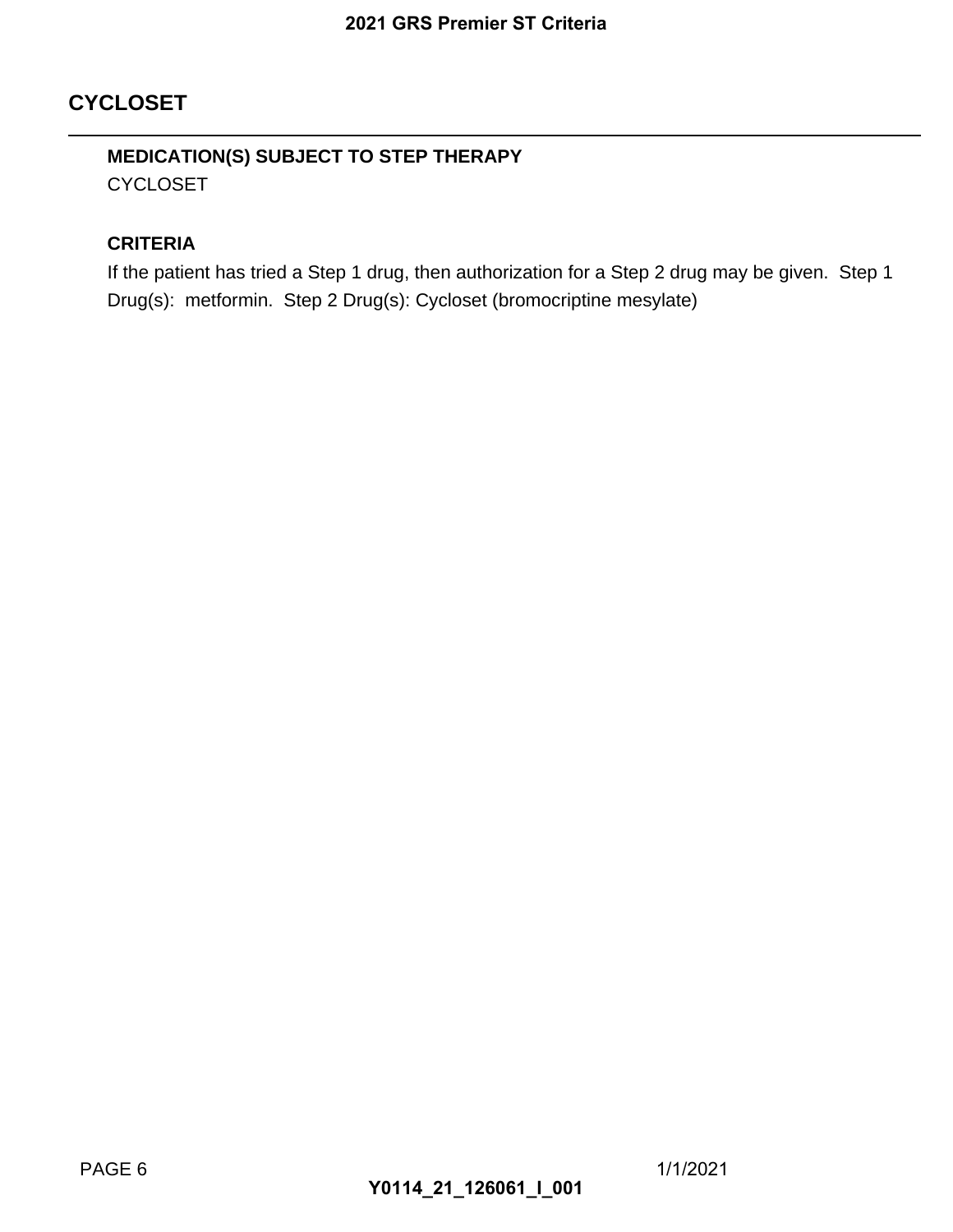## **DEXILANT**

### **MEDICATION(S) SUBJECT TO STEP THERAPY** DEXILANT

#### **CRITERIA**

If the patient has tried ONE Step 1 drug, then authorization for a Step 2 drug may be given. Step 1 Drug(s): omeprazole, pantoprazole, or lansoprazole. Step 2 Drug(s): Dexilant (dexlansoprazole). New Starts 2021 GRS Premier ST Criteria<br>
TO STEP THERAPY<br>
Step 1 drug, then authorization for<br>
prazole, or lansoprazole. Step 2 l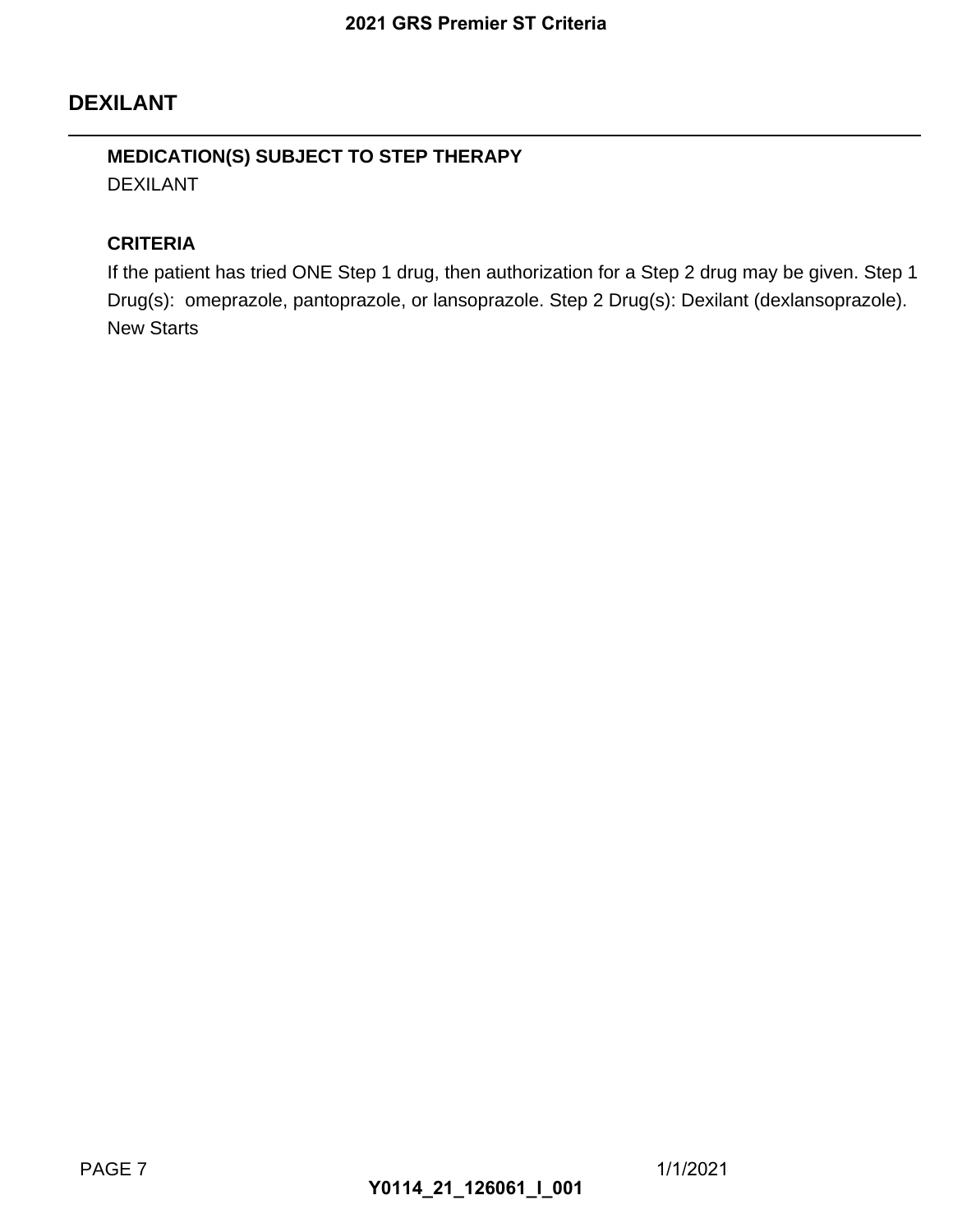### **GLUMETZA ER**

### **MEDICATION(S) SUBJECT TO STEP THERAPY GLUMETZA**

#### **CRITERIA**

If the patient has tried a Step 1 drug, then authorization for a Step 2 drug may be given. Step 1 Drug(s): metformin ER. Step 2 Drug(s): Brand Glumetza ER 2021 GRS Premier ST Criteria<br>
TO STEP THERAPY<br>
1 drug, then authorization for a<br>
2 Drug(s): Brand Glumetza ER<br>
Y0114\_21\_126061\_I\_001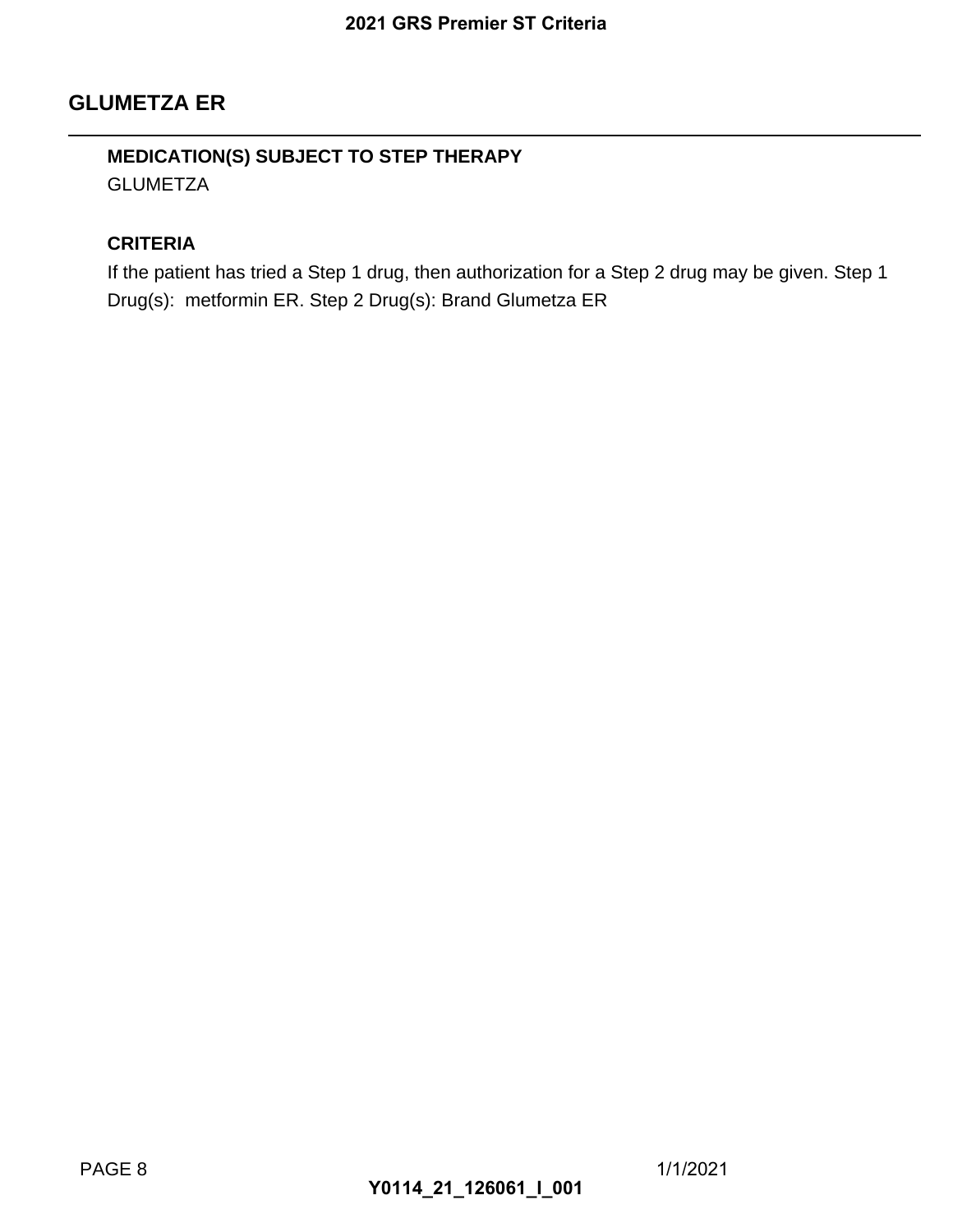## **INNOPRAN XL**

#### **MEDICATION(S) SUBJECT TO STEP THERAPY** INNOPRAN XL

#### **CRITERIA**

If the patient has tried TWO Step 1 drugs, then authorization for a Step 2 drug may be given. Step 1 Drug(s): acebutolol, atenolol, betaxolol, bisoprolol, Bystolic, metoprolol tartrate, metoprolol succinate ER, nadolol, pindolol, propranolol/ER, timolol. Step 2 Drug(s): Innopran XL. NEW Starts 2021 GRS Premier ST Criteria<br>
TO STEP THERAPY<br>
Step 1 drugs, then authorization<br>
DI, betaxolol, bisoprolol, Bystolic, propranolol/ER, timolol. Step<br>
MO114\_21\_126061\_I\_001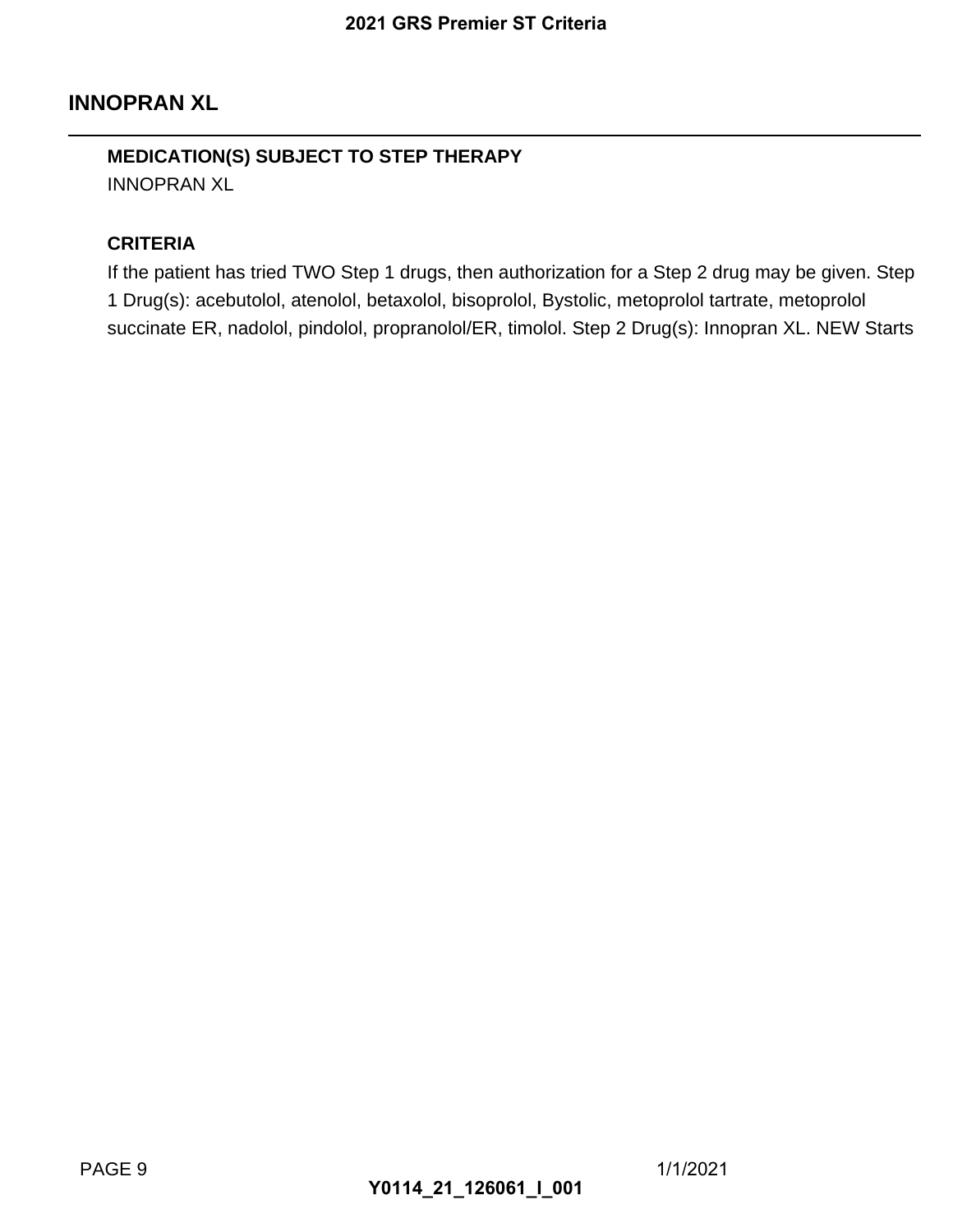## **LUNESTA**

## **MEDICATION(S) SUBJECT TO STEP THERAPY** LUNESTA

#### **CRITERIA**

If the patient has tried a Step 1 drug, then authorization for a Step 2 drug may be given. Step 1 Drug(s): eszopiclone. Step 2 Drug(s): Brand Lunesta. 2021 GRS Premier ST Criteria<br>
TO STEP THERAPY<br>
1 drug, then authorization for a<br>
2 Drug(s): Brand Lunesta.<br>
Y0114\_21\_126061\_I\_001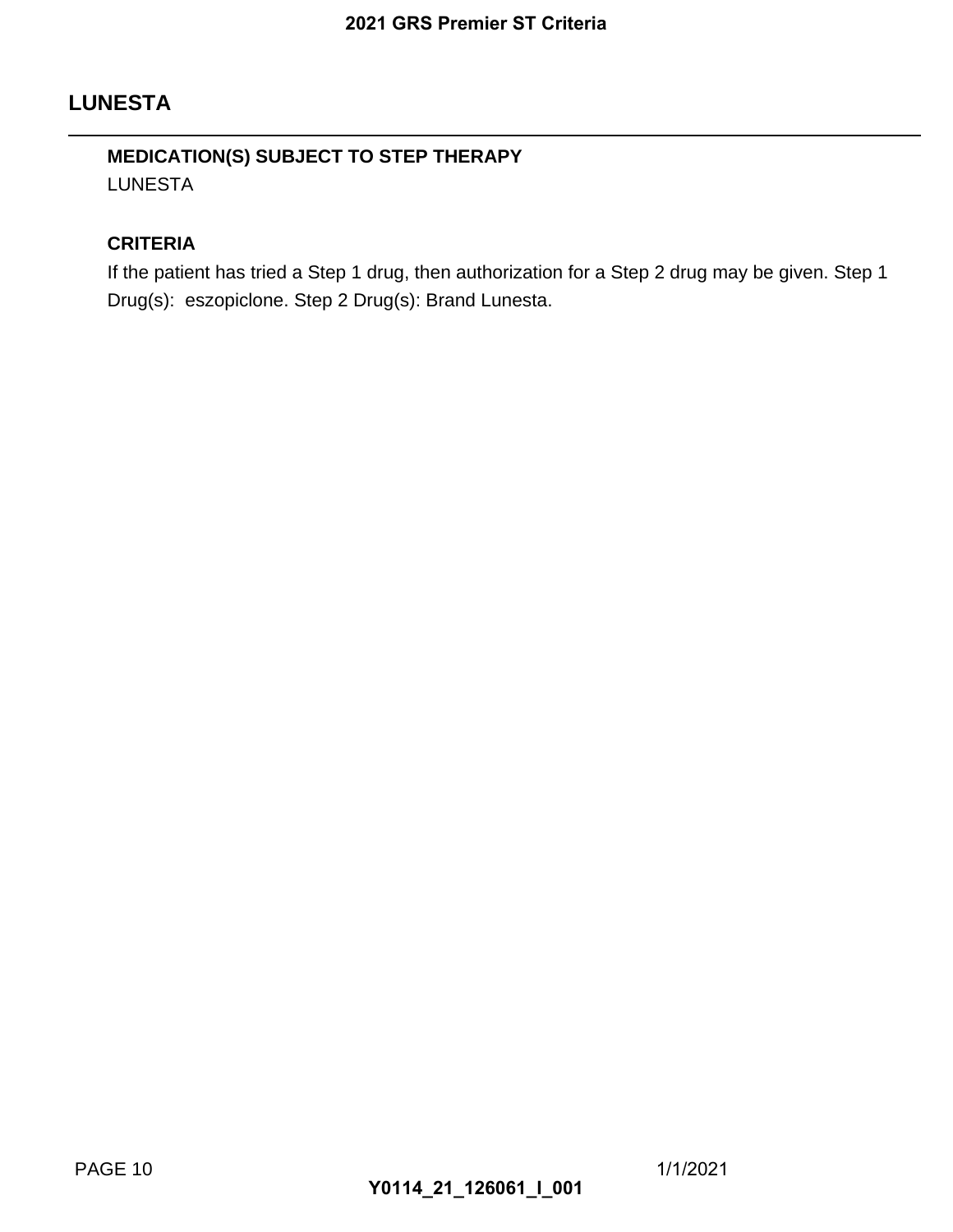# **MEDICATION(S) SUBJECT TO STEP THERAPY**

LULICONAZOLE, LUZU

### **CRITERIA**

If the patient has tried TWO Step 1 drugs, then authorization for a Step 2 drug may be given. Step 1 Drug(s): Ciclopirox cream/suspension/gel/shampoo, Clotrimazole cream/solution, Ketoconazole cream/shampoo, Ciclodan cream, Loprox 0.77 cream/suspension, Nystatin cream/ointment/powder. Step 2 Drug(s): Luzu (luliconazole). 2021 GRS Premier ST Criteria<br>
TO STEP THERAPY<br>
Step 1 drugs, then authorization<br>
suspension/gel/shampoo, Clotrim<br>
eam, Loprox 0.77 cream/suspen<br>
2 Drug(s): Luzu (Iuliconazole).<br>
Y0114\_21\_126061\_I\_001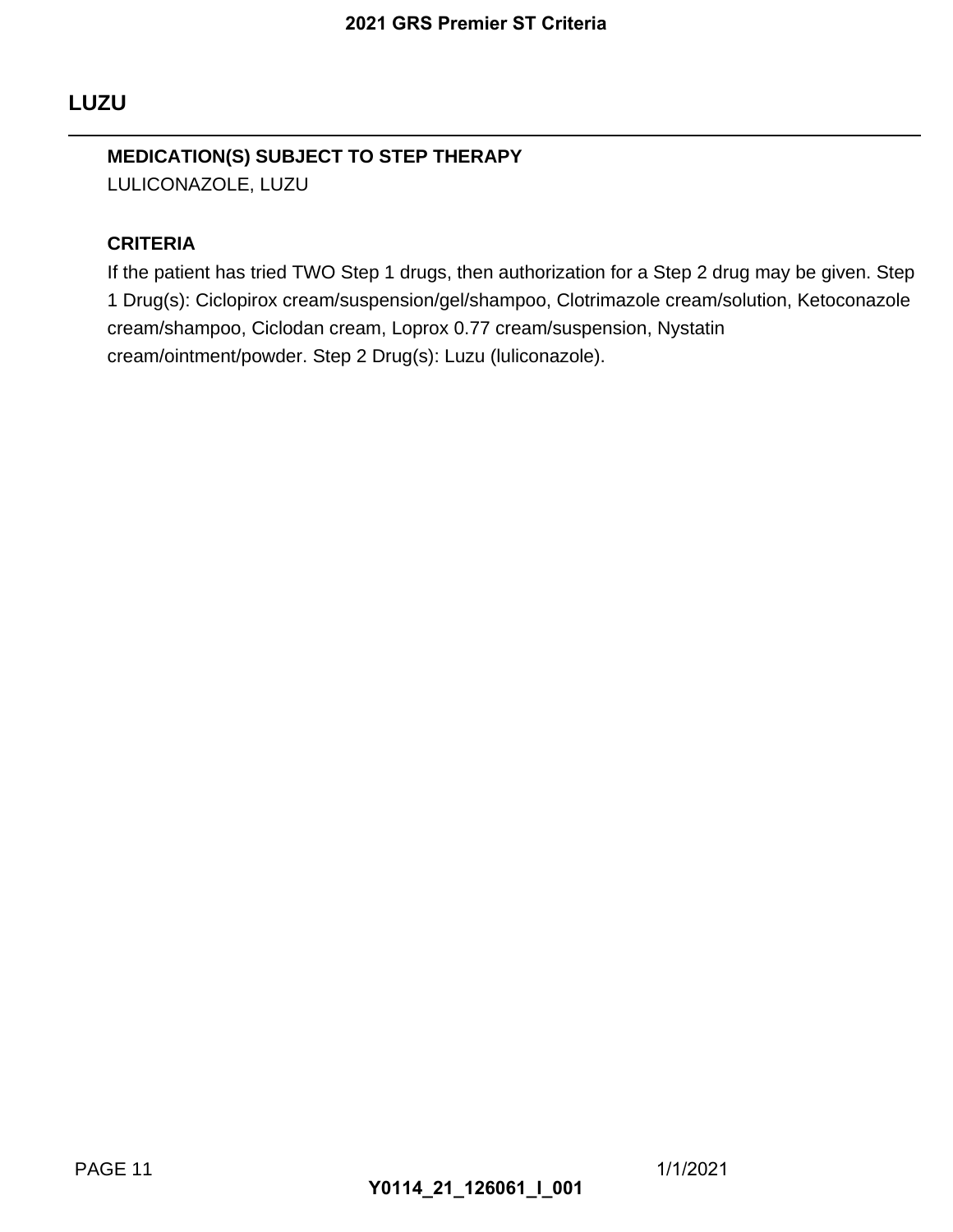## **MELOXICAM LINE**

## **MEDICATION(S) SUBJECT TO STEP THERAPY**

QMIIZ ODT, VIVLODEX

#### **CRITERIA**

If the patient has tried TWO Step 1 drug, then authorization for a Step 2 drug may be given. Step 1 Drug(s): Celecoxib, Diclofenac Potassium, Diclofenac Sodium IR/ER, Diclofenac-Misoprost, Diflunisal, Etodolac IR/ER, Fenoprofen Calcium, Flurbiprofen, Ibuprofen, Indomethacin, Ketoprofen, Ketorolac Tromethamine, Meclofenamate Sodium, Mefenamic Acid, Meloxicam, Nabumetone, Naproxen Sodium, Naproxen, Oxaprozin, Piroxicam, Sulindac, Tolmetin Sodium. Step 2 Drug(s): Vivlodex (meloxicam), Qmiiz ODT (meloxicam). 2021 GRS Premier ST Criteria<br>
TO STEP THERAPY<br>
Step 1 drug, then authorization for<br>
ac Potassium, Diclofenac Sodiur<br>
enoprofen Calcium, Flurbiprofen<br>
Internation, Naproxen, Oxaprozin, Pirox<br>
Ioxicam), Qmiiz ODT (meloxican<br>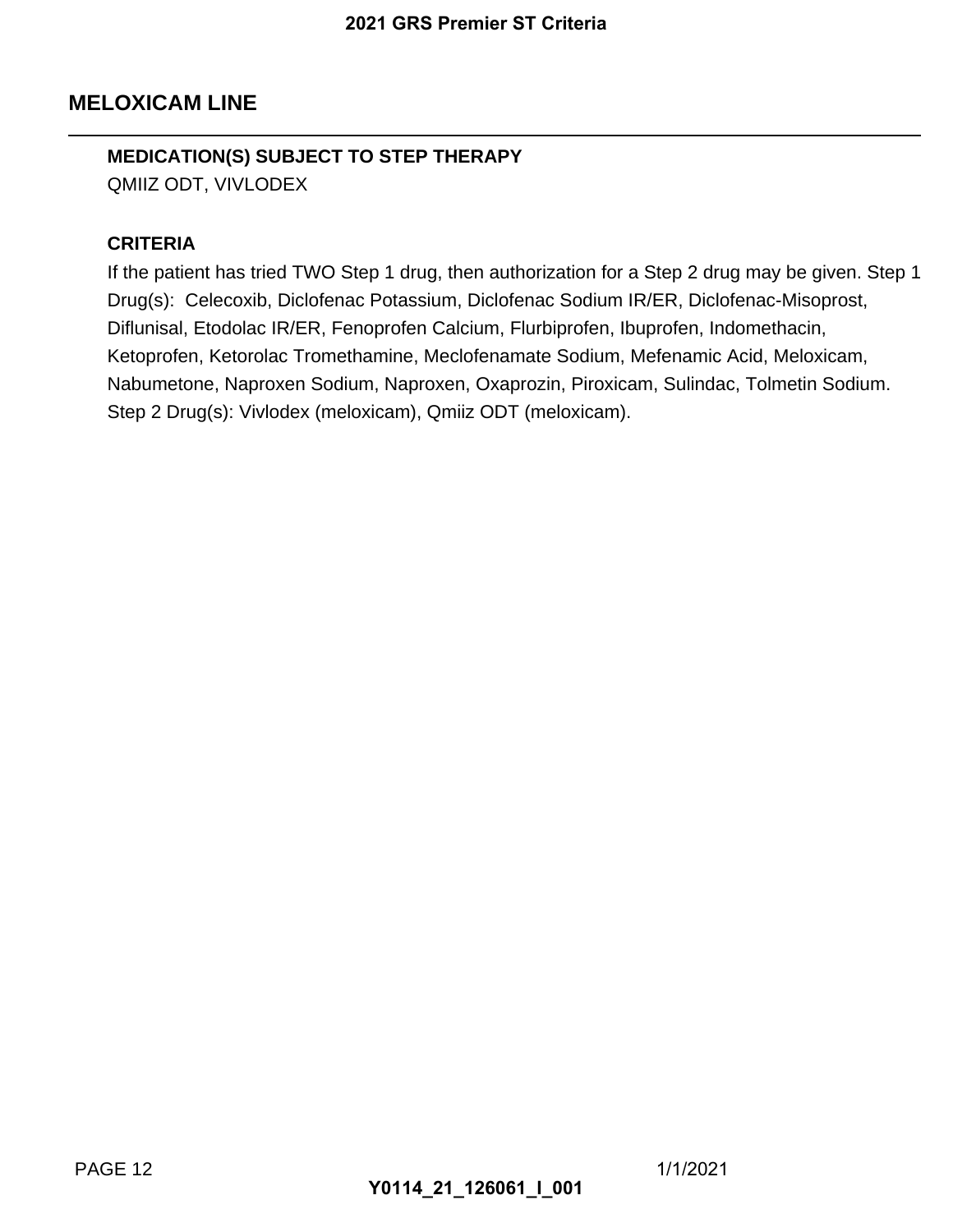## **MSB AZOR**

## **MEDICATION(S) SUBJECT TO STEP THERAPY** AZOR

#### **CRITERIA**

If the patient has tried a Step 1 drug, then authorization for a Step 2 drug may be given. Step 1 Drug(s): Amlodipine-Olmesartan. Step 2 Drug(s): Brand Azor. NEW Starts 2021 GRS Premier ST Criteria<br>
TO STEP THERAPY<br>
1 drug, then authorization for a<br>
urtan. Step 2 Drug(s): Brand Azol<br> **Y0114\_21\_126061\_I\_001**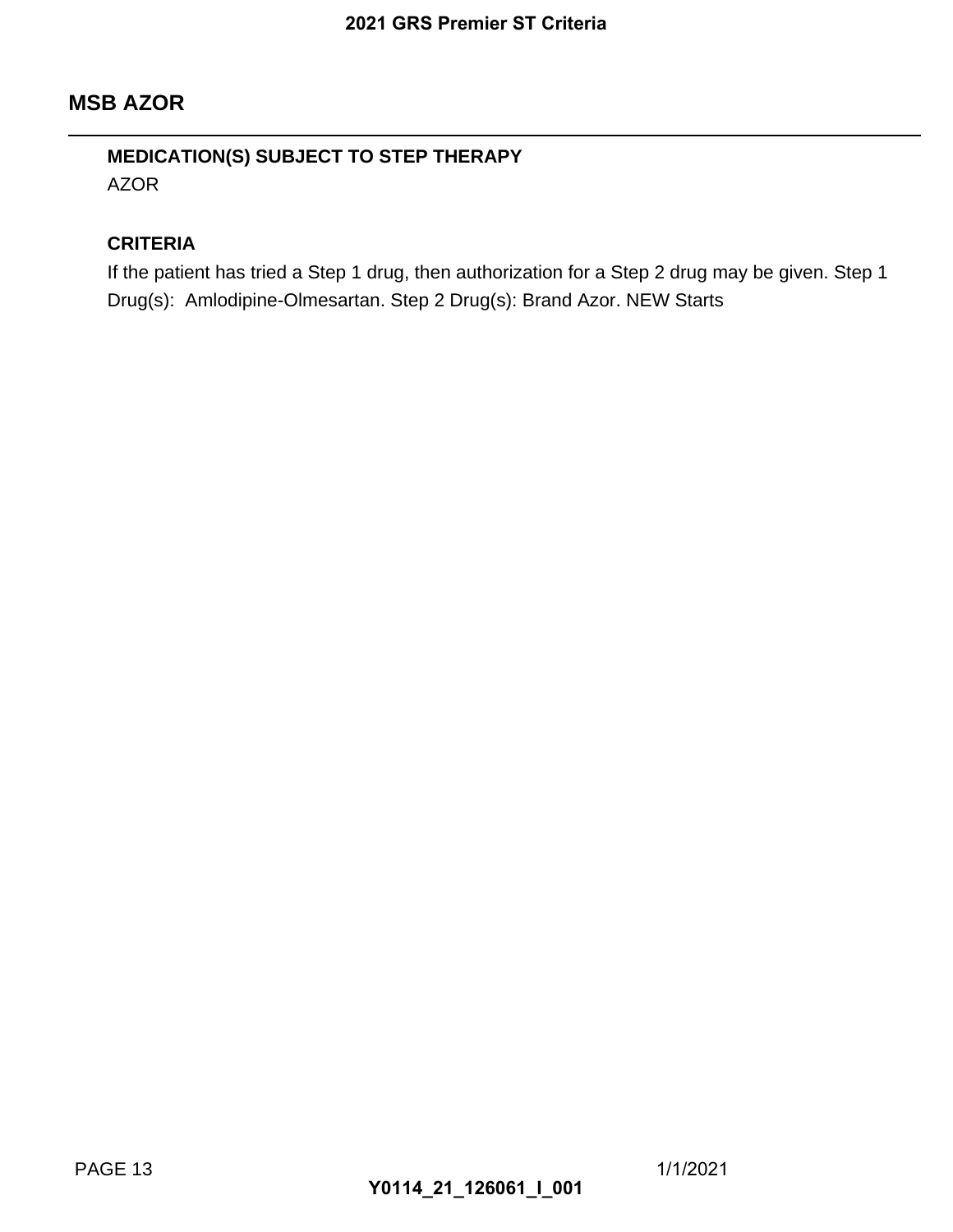## **MSB BENICAR LINE**

## **MEDICATION(S) SUBJECT TO STEP THERAPY**

BENICAR, BENICAR HCT

#### **CRITERIA**

If the patient has tried a Step 1 drug, then authorization for a Step 2 drug may be given. Step 1 Drug(s): Olmesartan Medoxomil, Olmesartan Medoxomil HCTZ. Step 2 Drug(s): Brand Benicar/Benicar HCT. NEW Starts 2021 GRS Premier ST Criteria<br>
TO STEP THERAPY<br>
1 drug, then authorization for a<br>
2011, Olmesartan Medoxomil HC<br>
Starts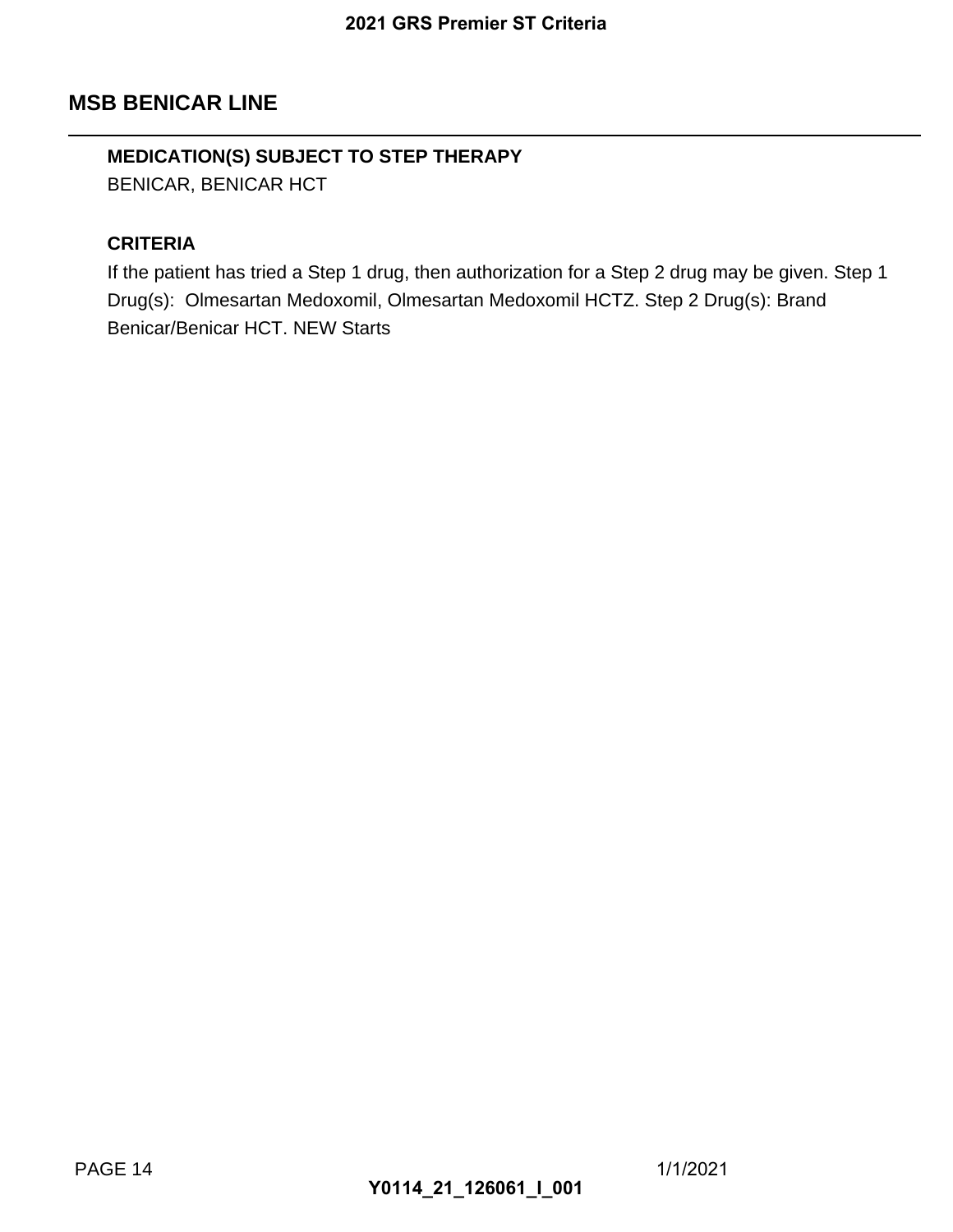## **MSB CRESTOR**

## **MEDICATION(S) SUBJECT TO STEP THERAPY CRESTOR**

#### **CRITERIA**

If the patient has tried a Step 1 drug, then authorization for a Step 2 drug may be given. Step 1 Drug(s): Rosuvastatin. Step 2 Drug(s): Brand Crestor. NEW Starts 2021 GRS Premier ST Criteria<br>
TO STEP THERAPY<br>
1 drug, then authorization for a<br>
2 Drug(s): Brand Crestor. NEW<br> **Y0114\_21\_126061\_I\_001**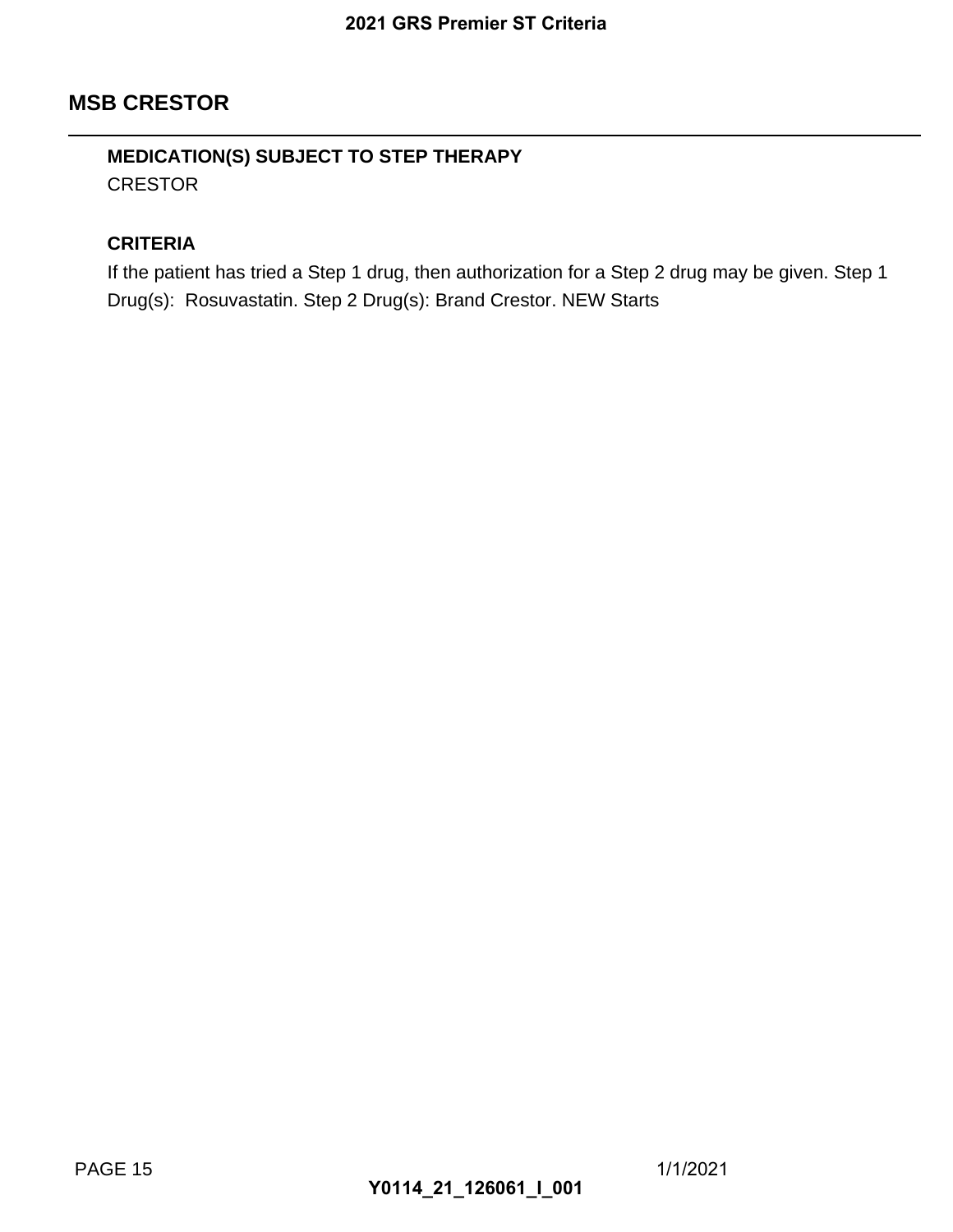## **MSB LIPITOR**

## **MEDICATION(S) SUBJECT TO STEP THERAPY** LIPITOR

#### **CRITERIA**

If the patient has tried a Step 1 drug, then authorization for a Step 2 drug may be given. Step 1 Drug(s): Atorvastatin. Step 2 Drug(s): Brand Lipitor. NEW Starts 2021 GRS Premier ST Criteria<br>
TO STEP THERAPY<br>
1 drug, then authorization for a<br>
2 Drug(s): Brand Lipitor. NEW State<br>
Y0114\_21\_126061\_I\_001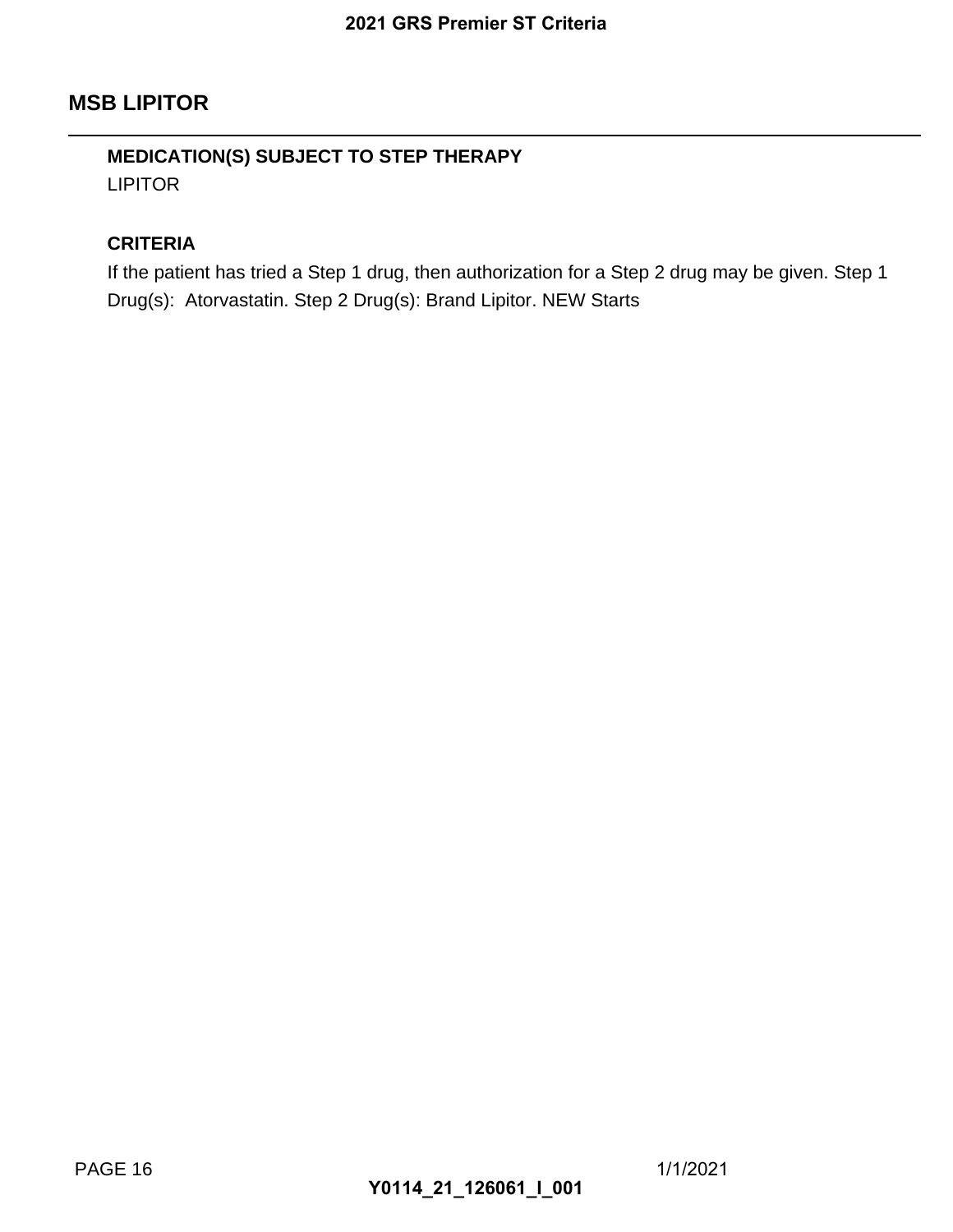# **MEDICATION(S) SUBJECT TO STEP THERAPY**

LODOSYN, MIRAPEX ER, RYTARY, SINEMET

#### **CRITERIA**

If the patient has tried a Step 1 drug, then authorization for a Step 2 drug may be given. Step 1 Drug(s): carbidopa, carbidopa/levodopa IR/ER, pramipexole IR/ER, ropinirole IR/ER. Step 2 Drug(s): Lodosyn, Mirapex ER, Requip XL, Rytary (carbidopa/levodopa), Sinemet. 2021 GRS Premier ST Criteria<br> **TO STEP THERAPY**<br>
YTARY, SINEMET<br>
1 drug, then authorization for a<br>
a/levodopa IR/ER, pramipexole<br>
R, Requip XL, Rytary (carbidopa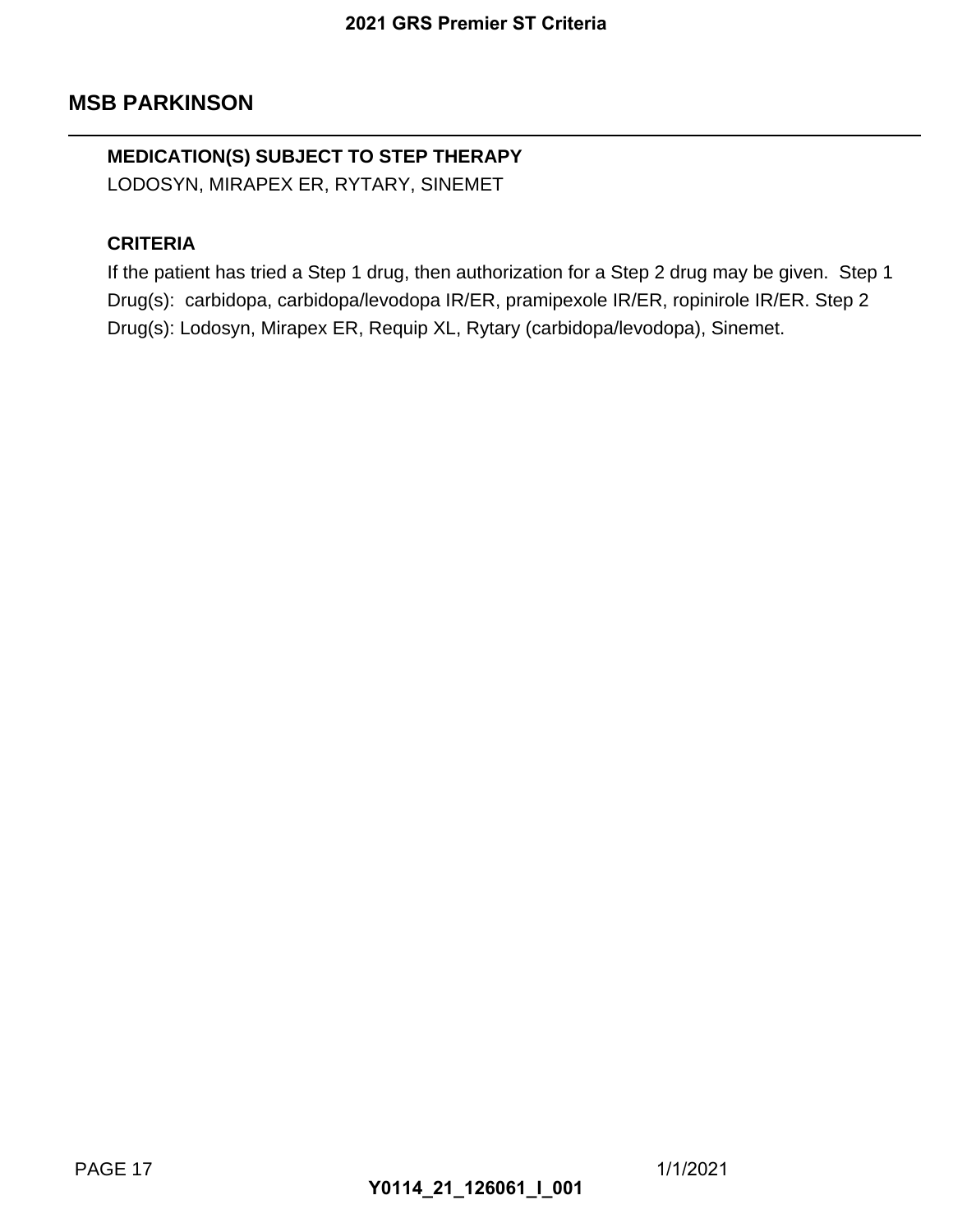### **MSB TRIBENZOR**

### **MEDICATION(S) SUBJECT TO STEP THERAPY TRIBENZOR**

#### **CRITERIA**

If the patient has tried a Step 1 drug, then authorization for a Step 2 drug may be given. Step 1 Drug(s): Olmesartan Amlodipine HCTZ. Step 2 Drug(s): Brand Tribenzor. NEW Starts 2021 GRS Premier ST Criteria<br>
TO STEP THERAPY<br>
1 drug, then authorization for a<br>
pine HCTZ. Step 2 Drug(s): Bra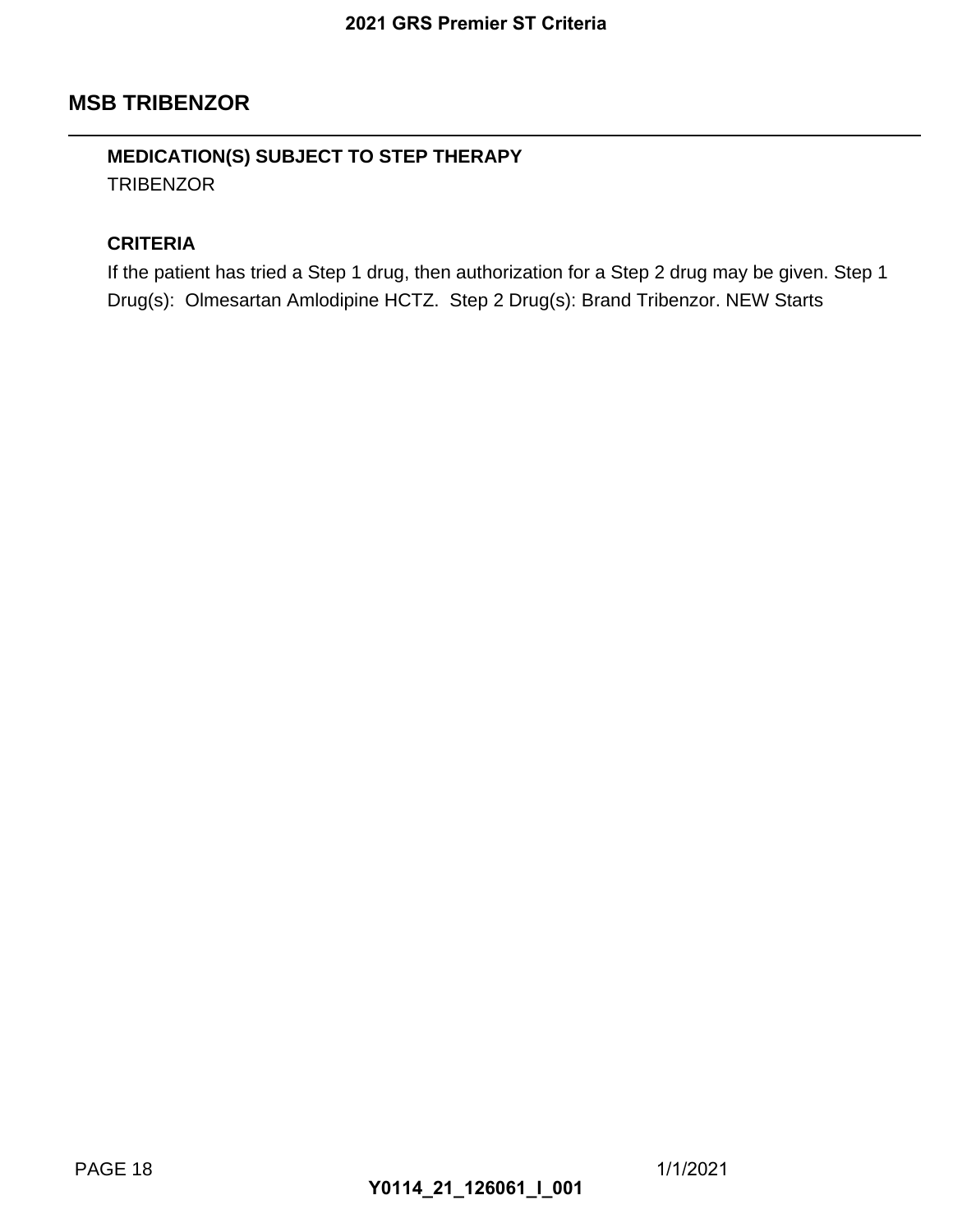## **MSB WELLBUTRIN XL/SR**

## **MEDICATION(S) SUBJECT TO STEP THERAPY**

WELLBUTRIN SR, WELLBUTRIN XL

#### **CRITERIA**

If the patient has tried a Step 1 drug, then authorization for a Step 2 drug may be given. Step 1 Drug(s): Buproprion. Step 2 Drug(s): Brand Wellbutrin/Budeprion XL/SR NEW Starts 2021 GRS Premier ST Criteria<br>
TO STEP THERAPY<br>
TRIN XL<br>
1 drug, then authorization for a<br>
Drug(s): Brand Wellbutrin/Bude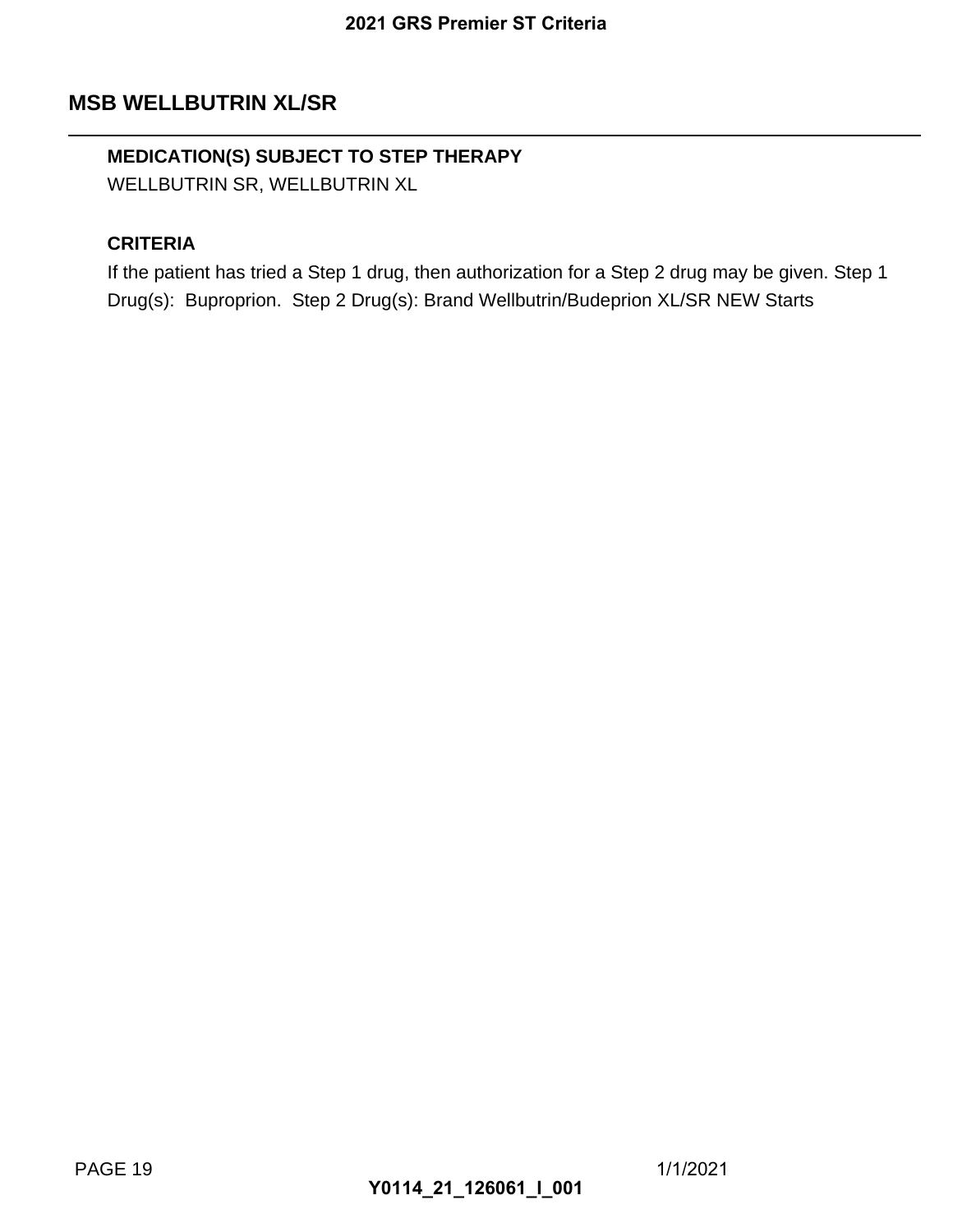## **NAPRELAN ER**

## **MEDICATION(S) SUBJECT TO STEP THERAPY** NAPRELAN, NAPROXEN SODIUM ER

#### **CRITERIA**

If the patient has tried TWO Step 1 drugs, then authorization for a Step 2 drug may be given. Step 1 Drug(s): Celecoxib, Diclofenac Potassium, Diclofenac Sodium IR/ER, Diclofenac-Misoprost, Diflunisal, Etodolac IR/ER, Fenoprofen Calcium, Flurbiprofen, Ibuprofen, Indomethacin, Ketoprofen, Ketorolac Tromethamine, Meclofenamate Sodium, Mefenamic Acid, Meloxicam, Nabumetone, Naproxen Sodium (non ER), Naproxen, Oxaprozin, Piroxicam, Sulindac, Tolmetin Sodium. Step 2 Drug(s): Naprelan ER (naproxen sodium). 2021 GRS Premier ST Criteria<br>
TO STEP THERAPY<br>
DDIUM ER<br>
Step 1 drugs, then authorization<br>
mac Potassium, Diclofenac Sodi<br>
enoprofen Calcium, Flurbiprofen<br>
thamine, Meclofenamate Sodium<br>
vrelan ER (naproxen sodium).<br>
Y0114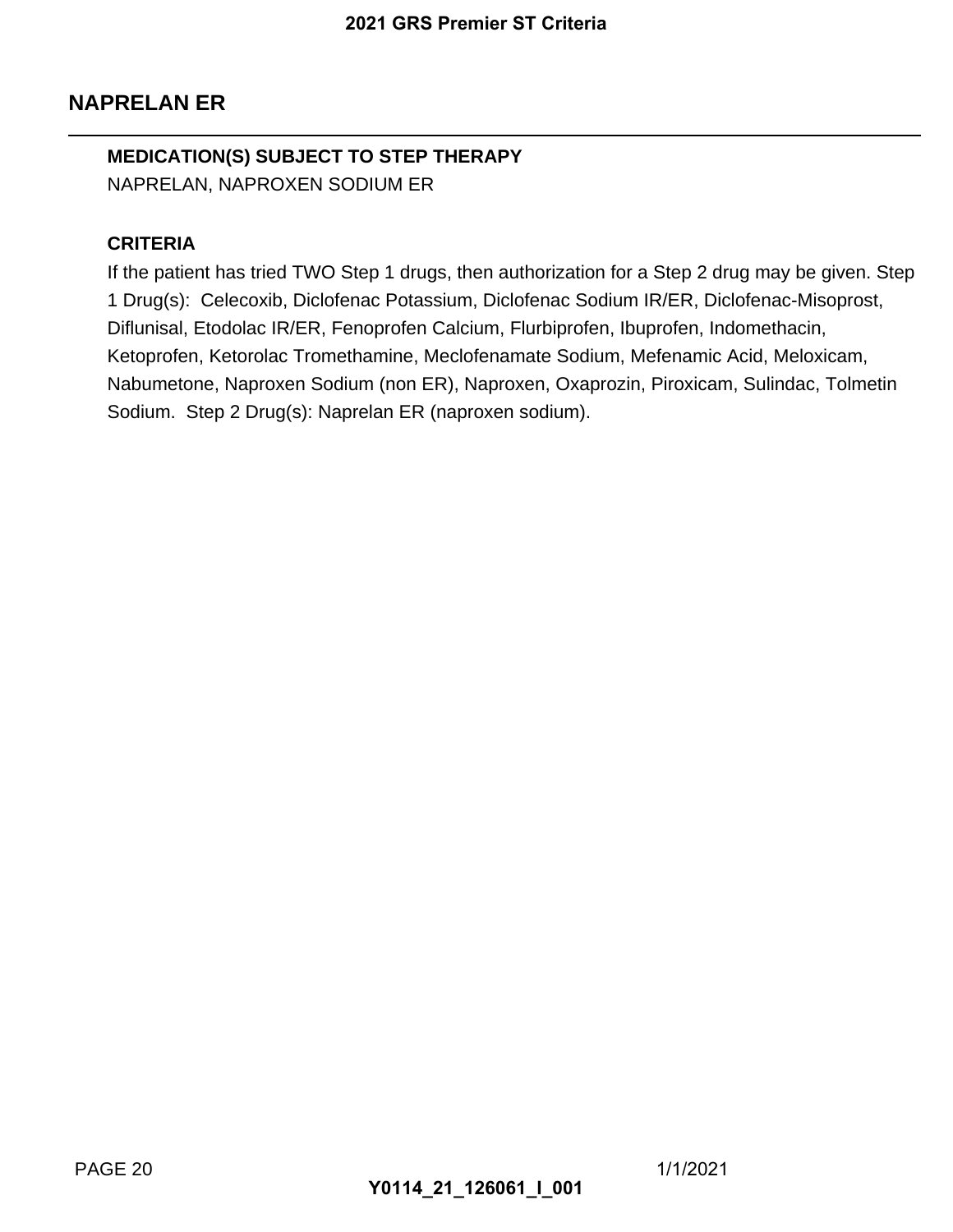## **NASAL STEROID - H**

#### **MEDICATION(S) SUBJECT TO STEP THERAPY**

BECONASE AQ, NASONEX, OMNARIS, QNASL, QNASL CHILDRENS, XHANCE, ZETONNA

#### **CRITERIA**

If the patient has tried TWO step 1 drugs, then authorization for a Step 2 drug may be given. Step 1 drugs: mometasone furoate nasal spray, fluticasone propionate nasal spray or flunisolide nasal spray. Step 2 drugs: Beconase AQ (beclomethasone dipropionate monohydrate), Nasonex, Omnaris (ciclesonide), Qnasl (beclomethasone dipropionate), Zetonna (ciclesonide), or Xhance (fluticasone) may be authorized. For diagnosis Vasomotor Rhinitis, Beconase AQ may be authorized after trial of fluticasone propionate. For diagnosis of nasal polyps, Beconase AQ (beclomethasone), Xhance (fluticasone) and Brand Nasonex may be authorized after trial of Mometasone furoate nasal spray. 2021 GRS Premier ST Criteria<br>
TO STEP THERAPY<br>
OMNARIS, QNASL, QNASL CI<br>
step 1 drugs, then authorization f<br>
a rasal spray, fluticasone propio<br>
ise AQ (beclomethasone dipropionate)<br>
(beclomethasone dipropionate)<br>
ed. For d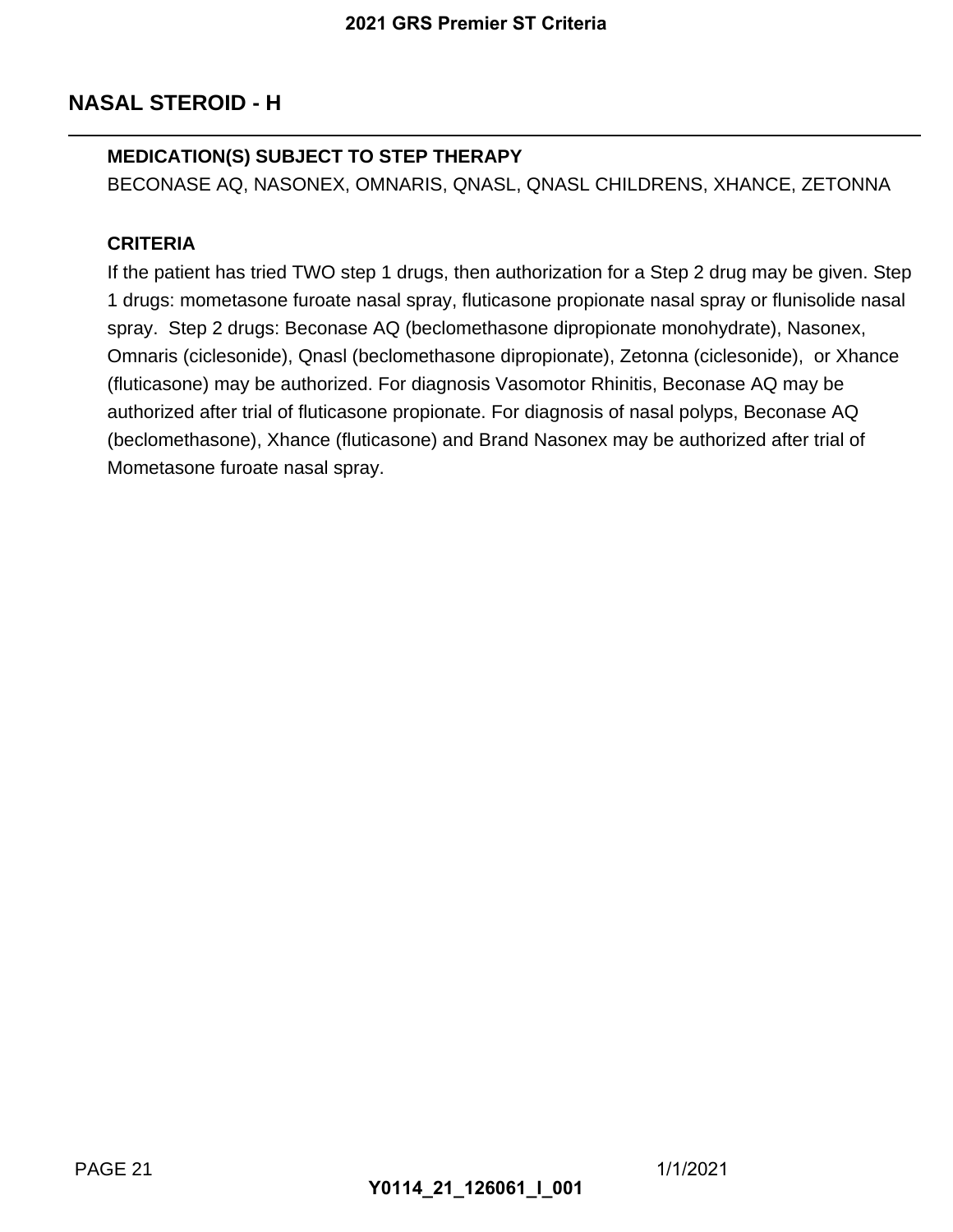## **MEDICATION(S) SUBJECT TO STEP THERAPY** ESOMEPRAZOLE MAGNESIUM, NEXIUM

#### **CRITERIA**

If the patient has tried TWO Step 1 drug, then authorization for a Step 2 drug may be given. Step 1 Drug(s): omeprazole, pantoprazole, or lansoprazole. Step 2 Drug(s): Nexium (esomeprazole mag DR), esomeprazole. New Starts 2021 GRS Premier ST Criteria<br> **TO STEP THERAPY**<br>
IJUM, NEXIUM<br>
Step 1 drug, then authorization for<br>
prazole, or lansoprazole. Step 2 l<br>
arts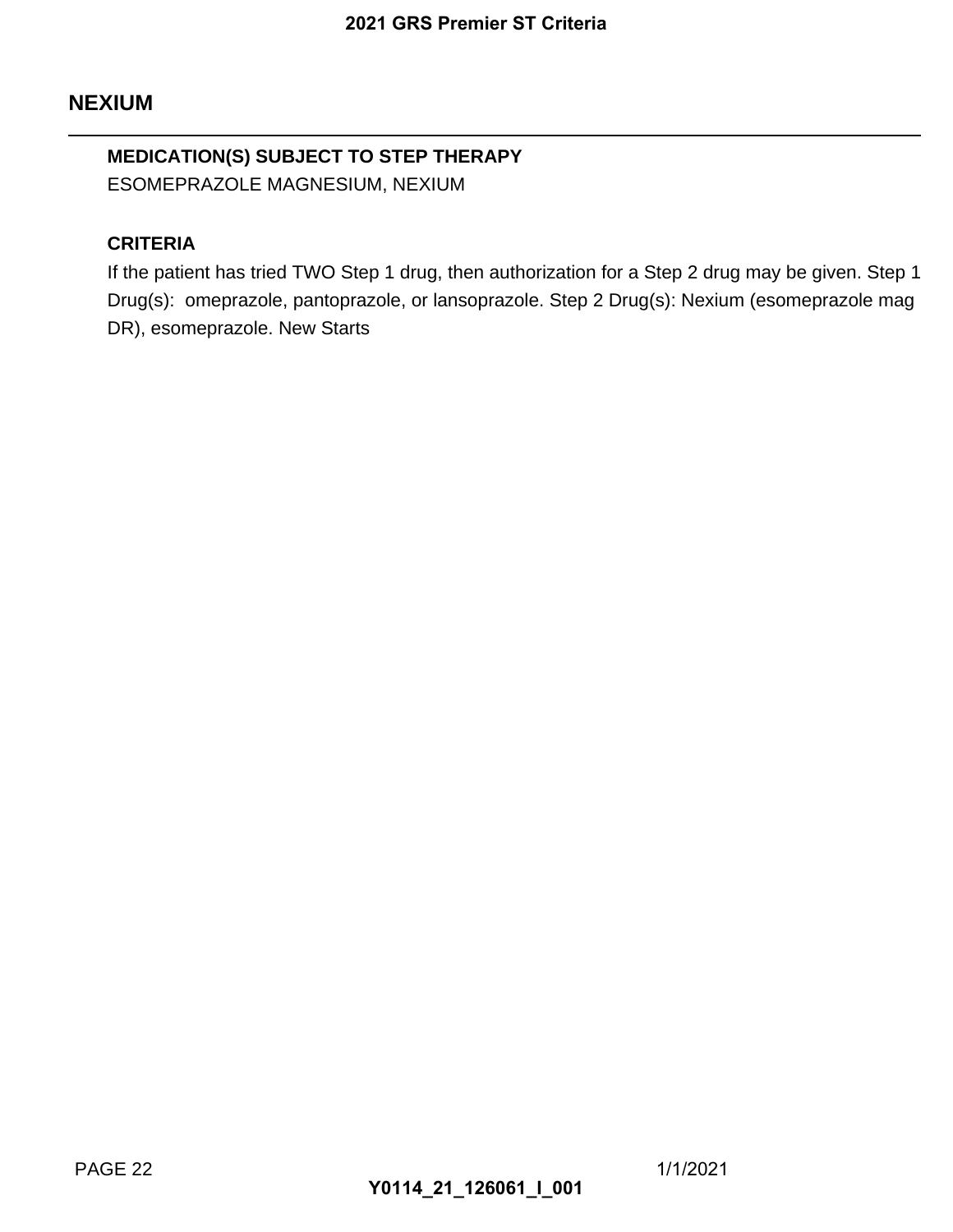## **NP BISPHOSPHONATES - G**

#### **MEDICATION(S) SUBJECT TO STEP THERAPY**

ACTONEL 150 MG TAB, ACTONEL 35 MG TAB, ACTONEL 5 MG TAB, BONIVA 150 MG TAB, FOSAMAX, FOSAMAX PLUS D, RISEDRONATE SODIUM

#### **CRITERIA**

If the patient has tried a Step 1 drug, then authorization for a Step 2 drug may be given. Step 1 Drug(s): Alendronate, ibandronate tablets. Step 2 Drug(s): Actonel, Boniva tablets, Fosamax plus D, Fosamax 70mg, Risedronate. 2021 GRS Premier ST Criteria<br>
G<br>
TO STEP THERAPY<br>
TONEL 35 MG TAB, ACTONEL<br>
S D, RISEDRONATE SODIUM<br>
1 drug, then authorization for a<br>
ate.<br>
Ate.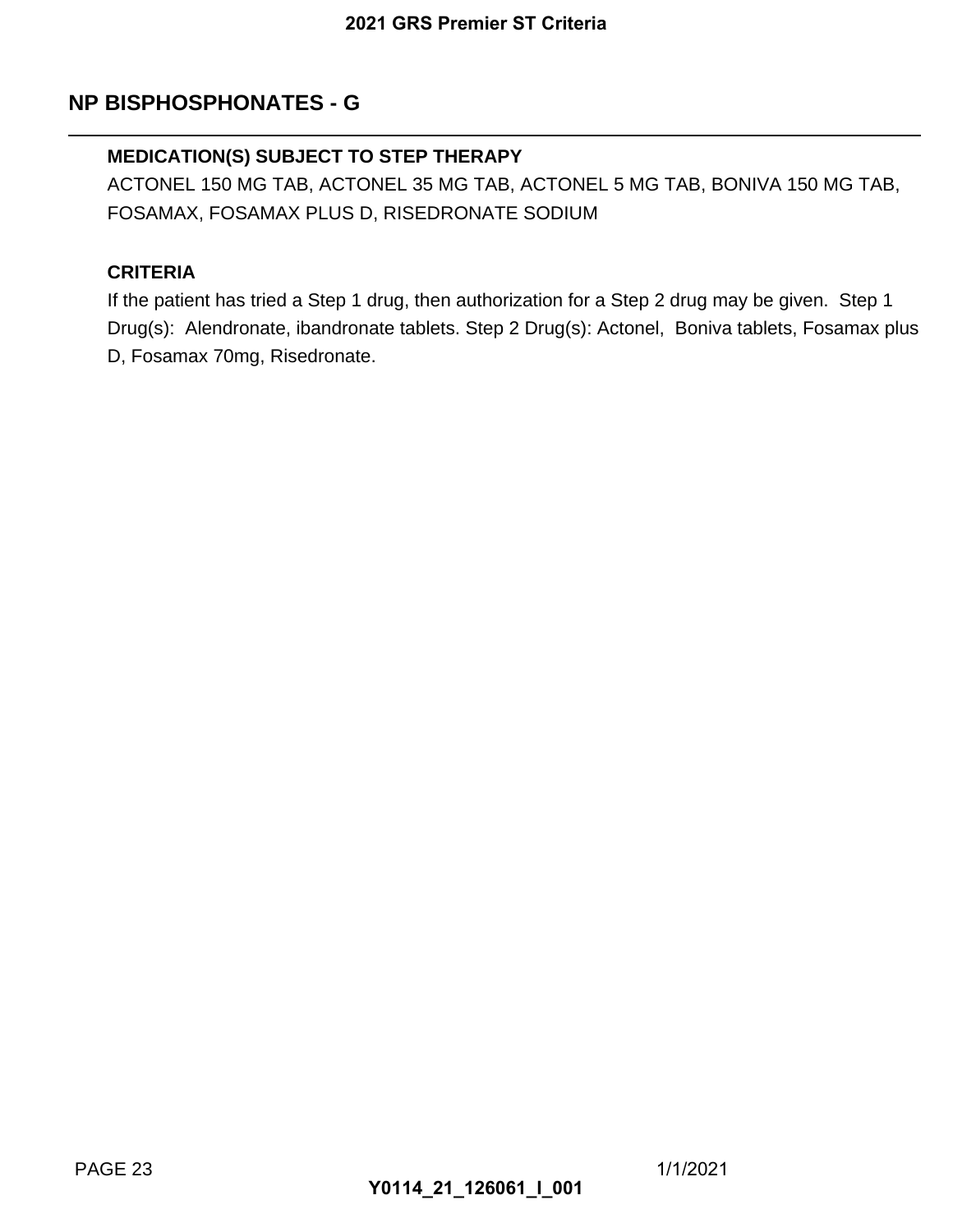## **NP FAST ACTING INSULIN**

#### **MEDICATION(S) SUBJECT TO STEP THERAPY**

NOVOLIN 70/30, NOVOLIN 70/30 FLEXPEN, NOVOLIN 70/30 FLEXPEN RELION, NOVOLIN 70/30 RELION, NOVOLIN N, NOVOLIN N FLEXPEN, NOVOLIN N FLEXPEN RELION, NOVOLIN N RELION, NOVOLIN R, NOVOLIN R FLEXPEN, NOVOLIN R FLEXPEN RELION, NOVOLIN R **RELION** 2021 GRS Premier ST Criteria<br>
TO STEP THERAPY<br>
70/30 FLEXPEN, NOVOLIN 70/3<br>
NOVOLIN R FLEXPEN, NOVO<br>
VOLIN R FLEXPEN, NOVOLIN<br>
1 drug, then authorization for a<br>
0, R 500 (pen/vial/cartridge). Ste<br>
ts Only.

#### **CRITERIA**

If the patient has tried a Step 1 drug, then authorization for a Step 2 drug may be given. Step 1 Drug(s): Humulin N, R, 70 30, R 500 (pen/vial/cartridge). Step 2 Drug(s): Novolin N, R, 70 30 (pen/vial/cartridge). New starts Only.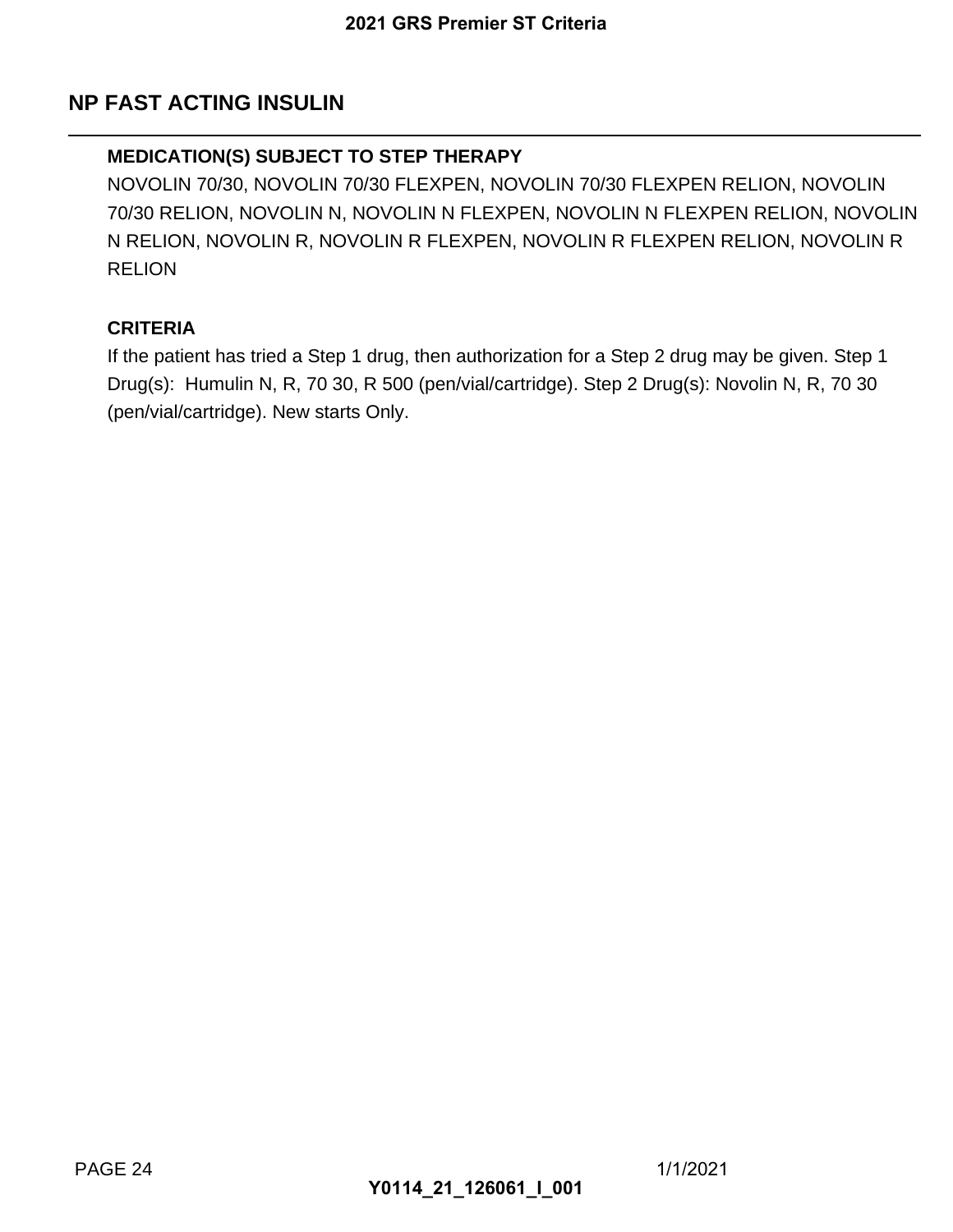## **MEDICATION(S) SUBJECT TO STEP THERAPY** BEVESPI AEROSPHERE, UTIBRON NEOHALER

#### **CRITERIA**

If the patient has tried a Step 1 drug, then authorization for a Step 2 drug may be given. Step 1 Drug(s): ANORO Ellipta (umeclidinium-vilanterol) or Stiolto Respimat (tiotropium/olodaterol) Step 2 Drug(s): Utibron Neohaler (glycopyrrolate/indacaterol) or Bevespi Aerosphere (glycopyrrolateformoterol fumarate). 2021 GRS Premier ST Criteria<br>
TO STEP THERAPY<br>
TIBRON NEOHALER<br>
1 drug, then authorization for a<br>
eclidinium-vilanterol) or Stiolto R<br>
(glycopyrrolate/indacaterol) or B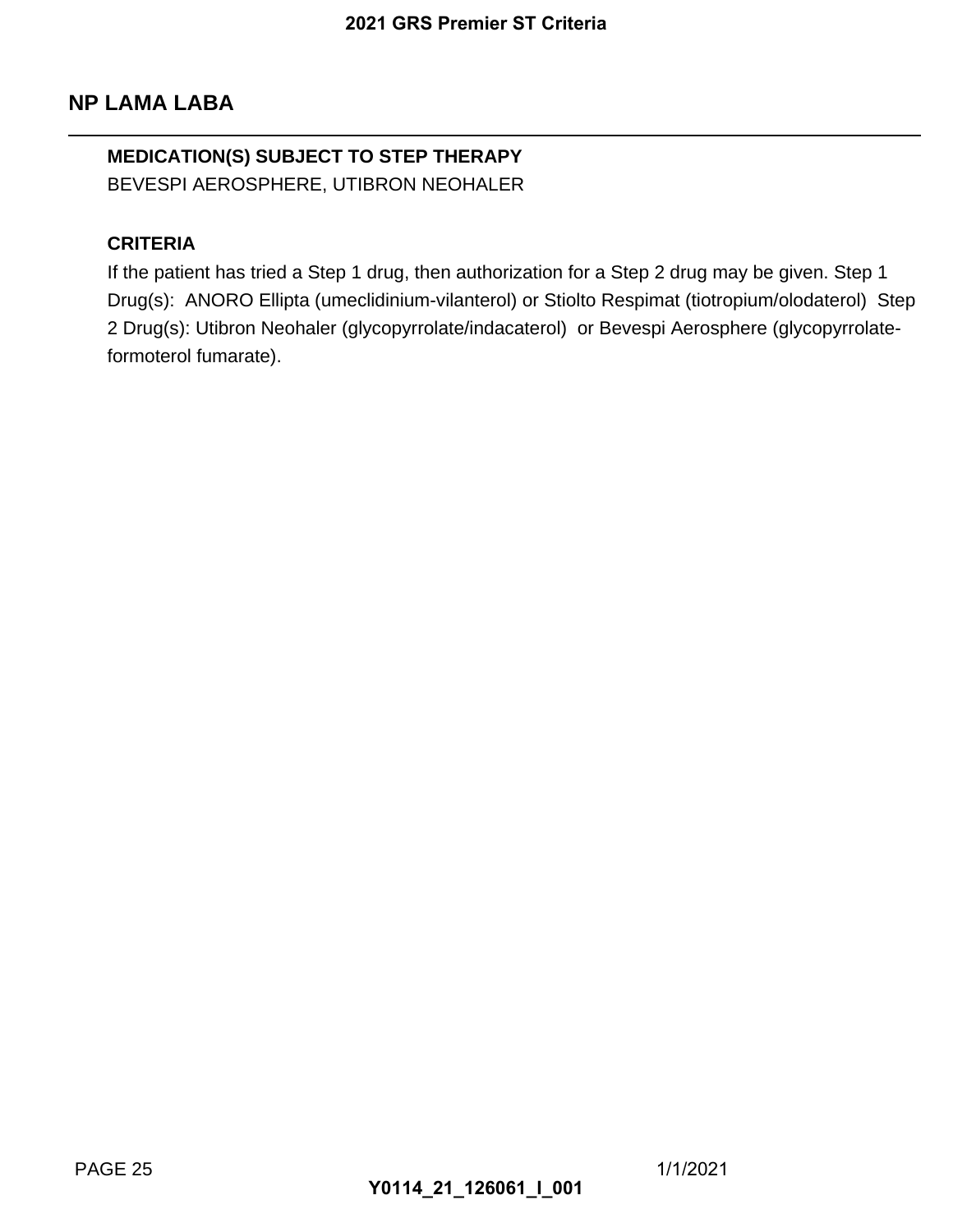## **NP LONG ACTING INSULIN**

## **MEDICATION(S) SUBJECT TO STEP THERAPY**

BASAGLAR KWIKPEN, TRESIBA, TRESIBA FLEXTOUCH

#### **CRITERIA**

If the patient has tried a Step 1 drug, then authorization for a Step 2 drug may be given. Step 1 Drug(s): Lantus (Insulin Glargine), Levemir (Insulin Detemir), Toujeo (Insulin Glargine). Step 2 Drug(s): Basaglar (Insulin Glargine), Tresiba (insulin degludec). New starts Only. 2021 GRS Premier ST Criteria<br>
TO STEP THERAPY<br>
SIBA, TRESIBA FLEXTOUCH<br>
1 drug, then authorization for a<br>
grine), Levemir (Insulin Detemir),<br>
argine), Tresiba (insulin deglude)<br>
Y0114\_21\_126061\_I\_001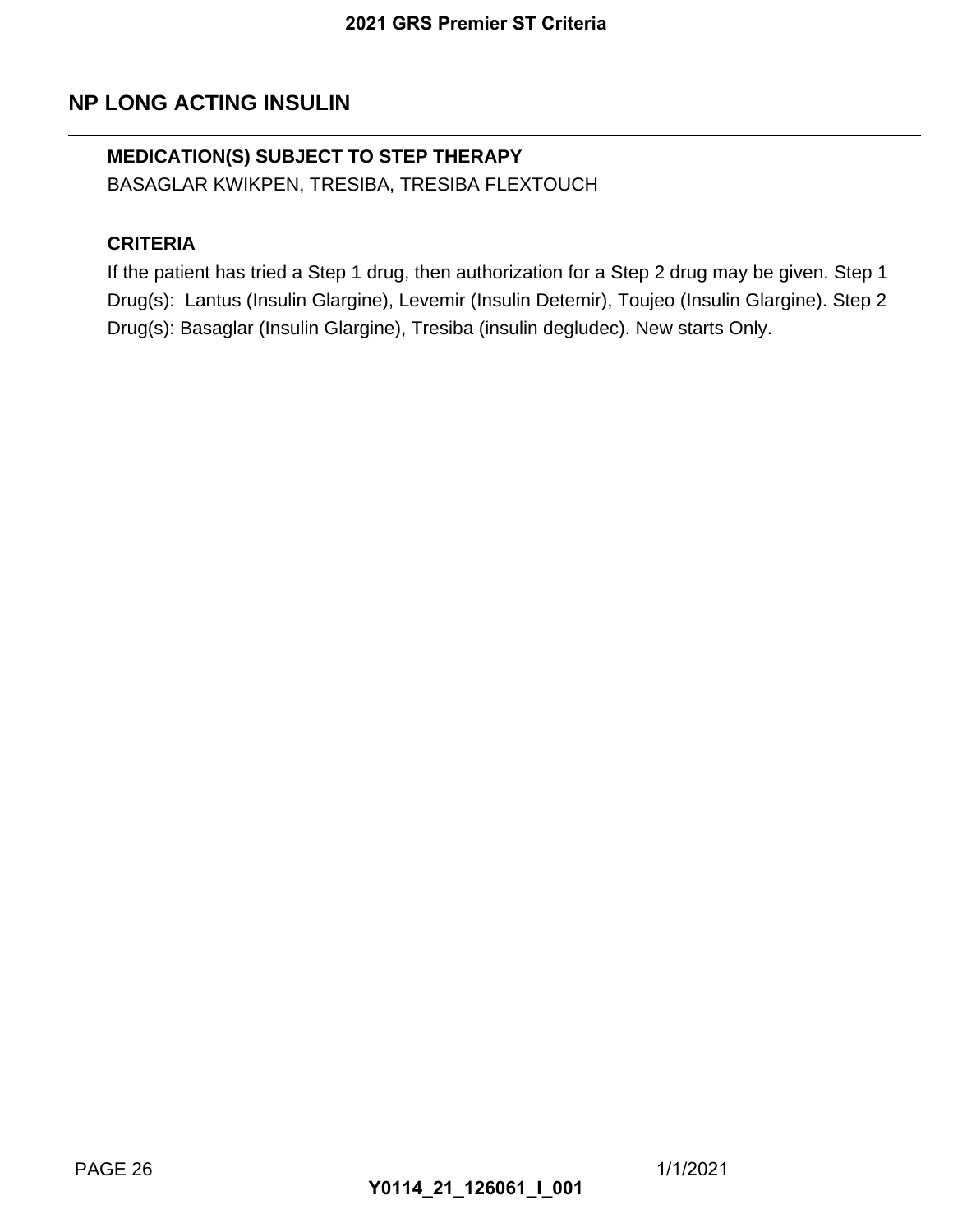#### **MEDICATION(S) SUBJECT TO STEP THERAPY**

DETROL, DETROL LA, DITROPAN XL 10 MG TAB ER 24H, DITROPAN XL 5 MG TAB ER 24H, ENABLEX, GELNIQUE, GELNIQUE PUMP, OXYTROL, VESICARE

#### **CRITERIA**

If the patient has tried Toviaz/Myrbetriq and one of the following: darifenacin ER, oxybutynin, oxybutynin solution, oxybutynin ER, tolterodine IR/ER, solifenacin, OR trospium IR/ER. Then Detrol/Detrol LA, Ditropan XL, Enablex, Gelnique (oxybutynin), Oxytrol, Vesicare may be authorized. 2021 GRS Premier ST Criteria<br>
TO STEP THERAPY<br>
20PAN XL 10 MG TAB ER 24H,<br>
NIQUE PUMP, OXYTROL, VES<br>
Myrbetriq and one of the followi<br>
in ER, tolterodine IR/ER, solifen<br>
., Enablex, Gelnique (oxybutynin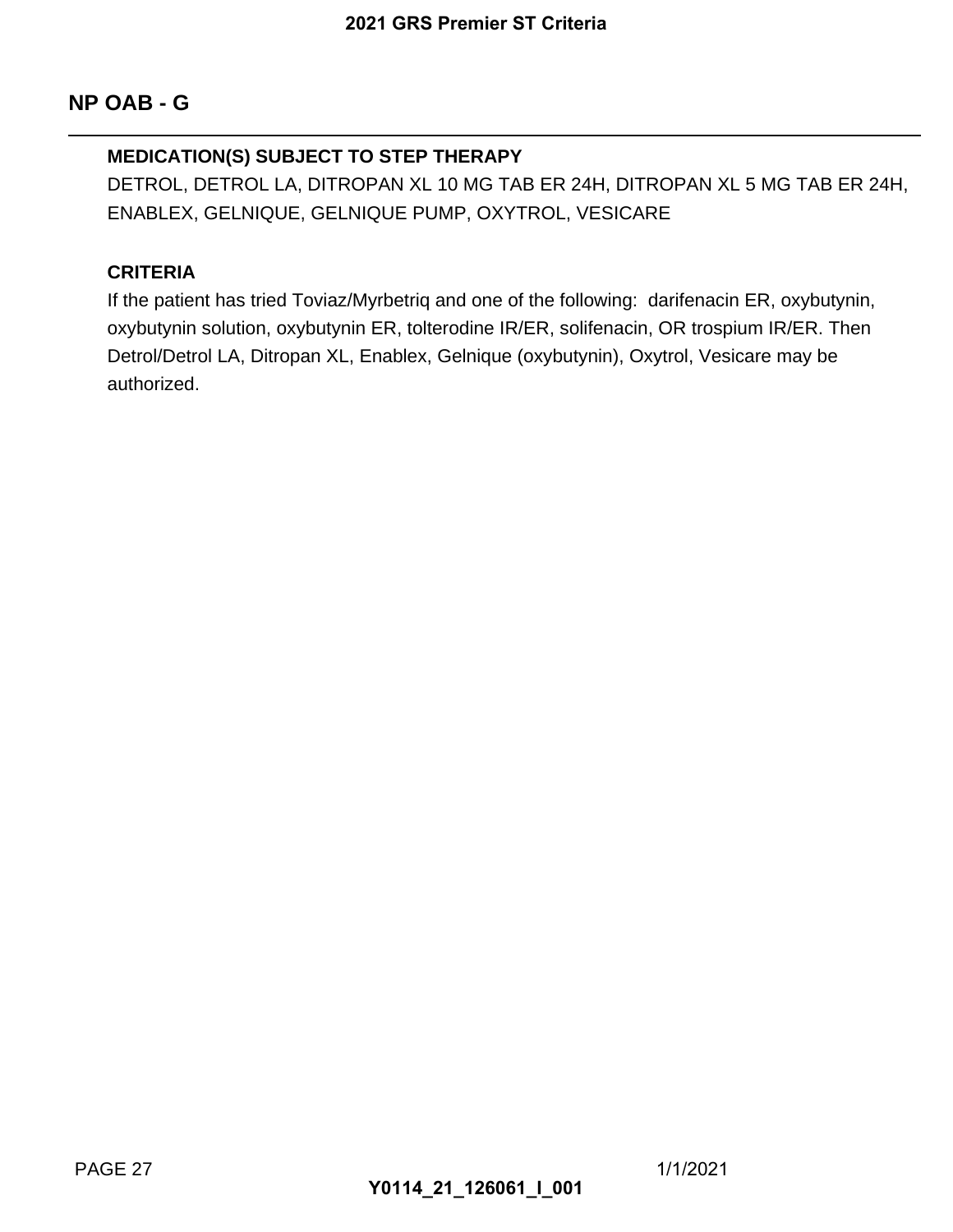## **NP PHOSPHATE BINDER - I**

#### **MEDICATION(S) SUBJECT TO STEP THERAPY**

FOSRENOL 1000 MG CHEW TAB, FOSRENOL 500 MG CHEW TAB, FOSRENOL 750 MG CHEW TAB, LANTHANUM CARBONATE, PHOSLYRA, RENAGEL, SEVELAMER HCL, VELPHORO 2021 GRS Premier ST Criteria<br> **1**<br>
TO STEP THERAPY<br>
V TAB, FOSRENOL 500 MG CH<br>
CARBONATE, PHOSLYRA, REN<br>
m acetate AND Renvela (sevelamer hcl), V<br>
Y0114\_21\_126061\_I\_001<br>
Nyra, Renagel (sevelamer hcl), V

#### **CRITERIA**

If the patient has tried calcium acetate AND Renvela (sevelamer carbonate). Then Fosrenol (lanthanum carbonate), Phoslyra, Renagel (sevelamer hcl), Velphoro (sucroferric oxyhydroxide) may be authorized.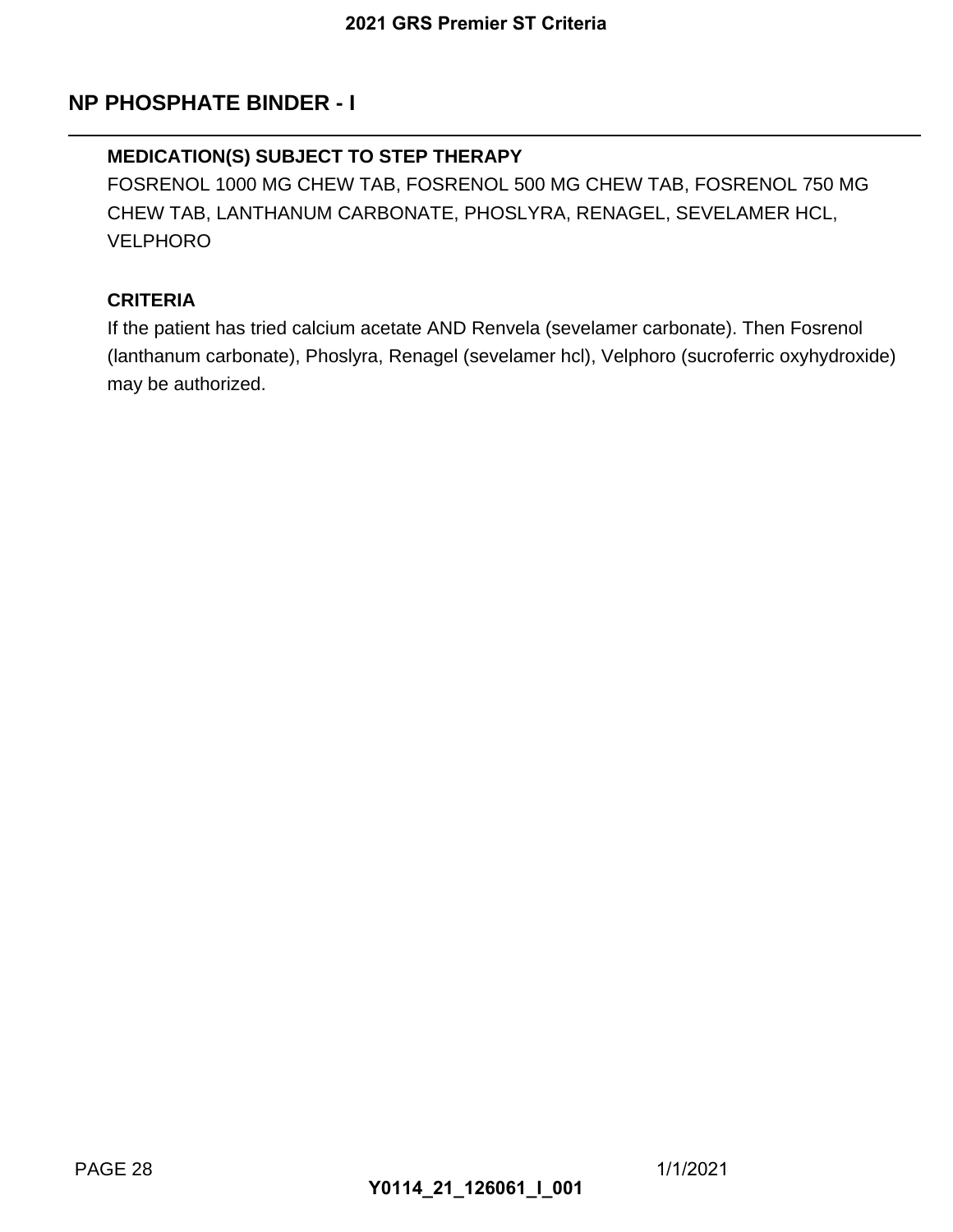### **NP RAPID INSULIN - B**

#### **MEDICATION(S) SUBJECT TO STEP THERAPY**

ADMELOG, ADMELOG SOLOSTAR, APIDRA, APIDRA SOLOSTAR, FIASP, FIASP FLEXTOUCH, FIASP PENFILL, INSULIN ASP PROT & ASP FLEXPEN, INSULIN ASPART, INSULIN ASPART FLEXPEN, INSULIN ASPART PENFILL, INSULIN ASPART PROT & ASPART, NOVOLOG, NOVOLOG FLEXPEN, NOVOLOG MIX 70/30, NOVOLOG MIX 70/30 FLEXPEN, NOVOLOG PENFILL 2021 GRS Premier ST Criteria<br> **TO STEP THERAPY**<br>
COSTAR, APIDRA, APIDRA SOL<br>
LL, INSULIN ASP PROT & ASP<br>
J, INSULIN ASPART PENFILL, I<br>
XPEN, NOVOLOG MIX 70/30, N<br>
1 drug, then authorization for a<br>
spro), Humalog Mix (Insul

#### **CRITERIA**

If the patient has tried a Step 1 drug, then authorization for a Step 2 drug may be given. Step 1 Drug(s): Humalog (Insulin Lispro), Humalog Mix (Insulin Lispro/insulin lispro protamine). Step 2 Drug(s): Admelog, Apidra (Insulin Glulisine), Fiasp (Insulin Aspart), Novolog (Insulin Aspart), Novolog Mix (Insulin Aspart/insulin aspart protamine). New starts Only.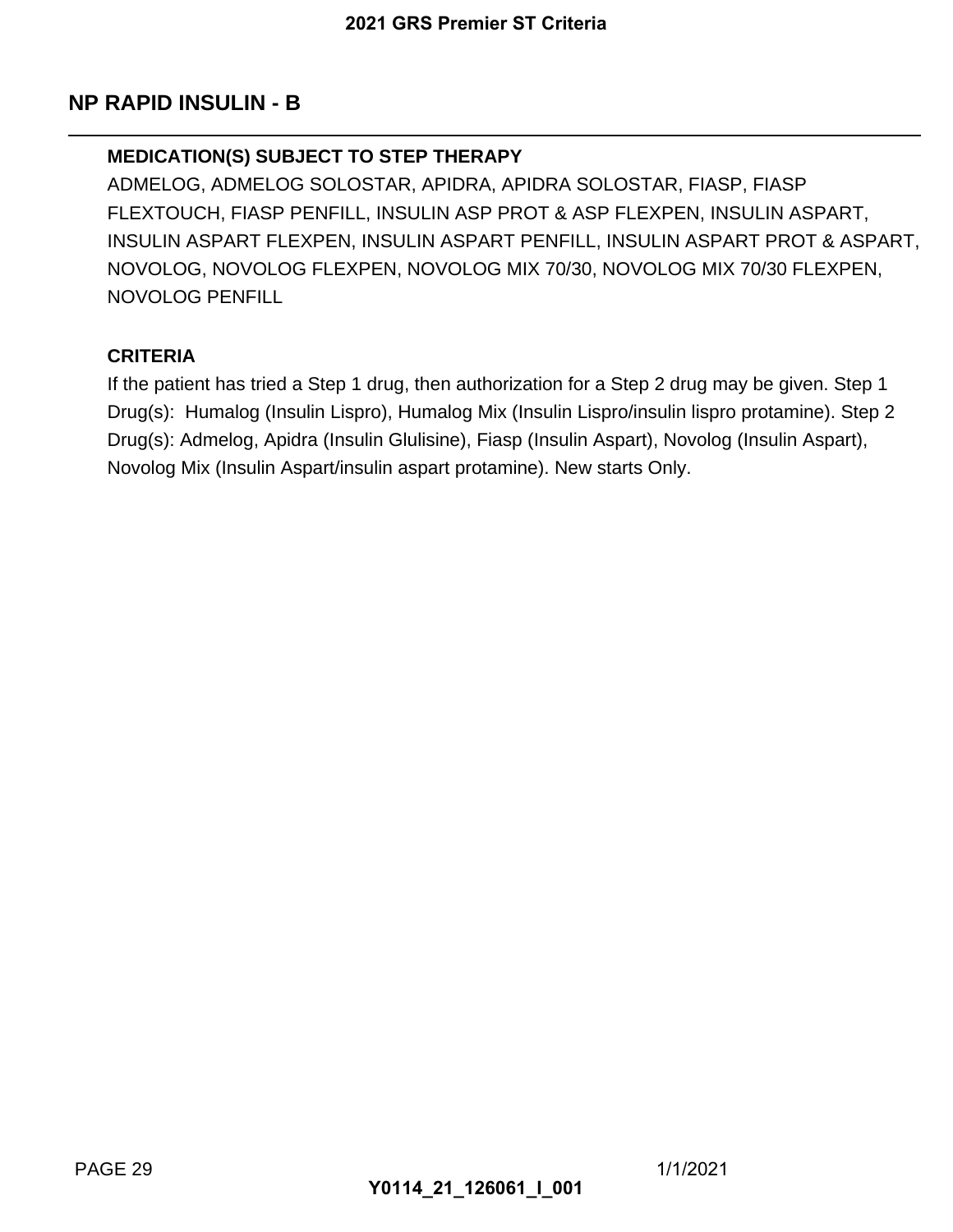## **NP TOPICAL STEROIDS**

# **MEDICATION(S) SUBJECT TO STEP THERAPY**

BRYHALI, LEXETTE

#### **CRITERIA**

If the patient has tried TWO Step 1 drug, then authorization for a Step 2 drug may be given. Step 1 Drug(s): clobetasol propionate sol, Clobex (clobetasol propionate) lotion/spray, halobetasol foam, Olux (clobetasol propionate) lotion/foam, Olux-E (clobetasol propionate) foam, Temovate (clobetasol propionate) cream, Ultravate (halobetasol propionate) lotion. Step 2 Drug(s): Bryhali (halobetasol lotion), LEXETTE (halobetasol foam). 2021 GRS Premier ST Criteria<br>
TO STEP THERAPY<br>
Step 1 drug, then authorization for<br>
ie sol, Clobex (clobetasol propior<br>
lotion/foam, Olux-E (clobetasol propion<br>
E (halobetasol foam).<br>
Y0114\_21\_126061\_I\_001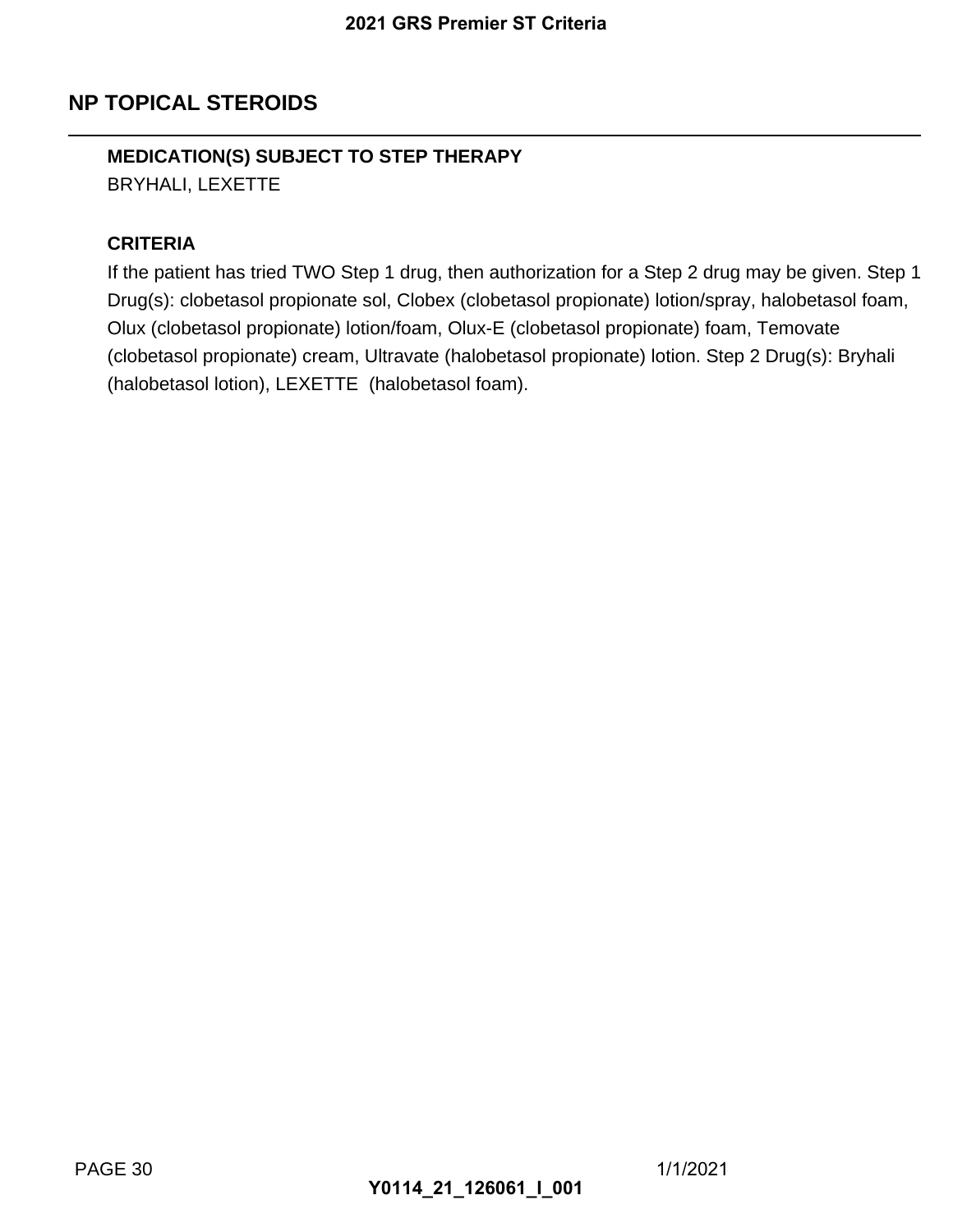### **PENNSAID 2%**

## **MEDICATION(S) SUBJECT TO STEP THERAPY** PENNSAID

#### **CRITERIA**

If the patient has tried a Step 1 drug, then authorization for a Step 2 drug may be given. Step 1 Drug(s): diclofenac 1.5% sol, diclofenac 1% gel. Step 2 Drug(s): Pennsaid (diclofenac sod) Topical Solution 2021 GRS Premier ST Criteria<br>
TO STEP THERAPY<br>
1 drug, then authorization for a<br>
, diclofenac 1% gel. Step 2 Drug<br>
Y0114\_21\_126061\_I\_001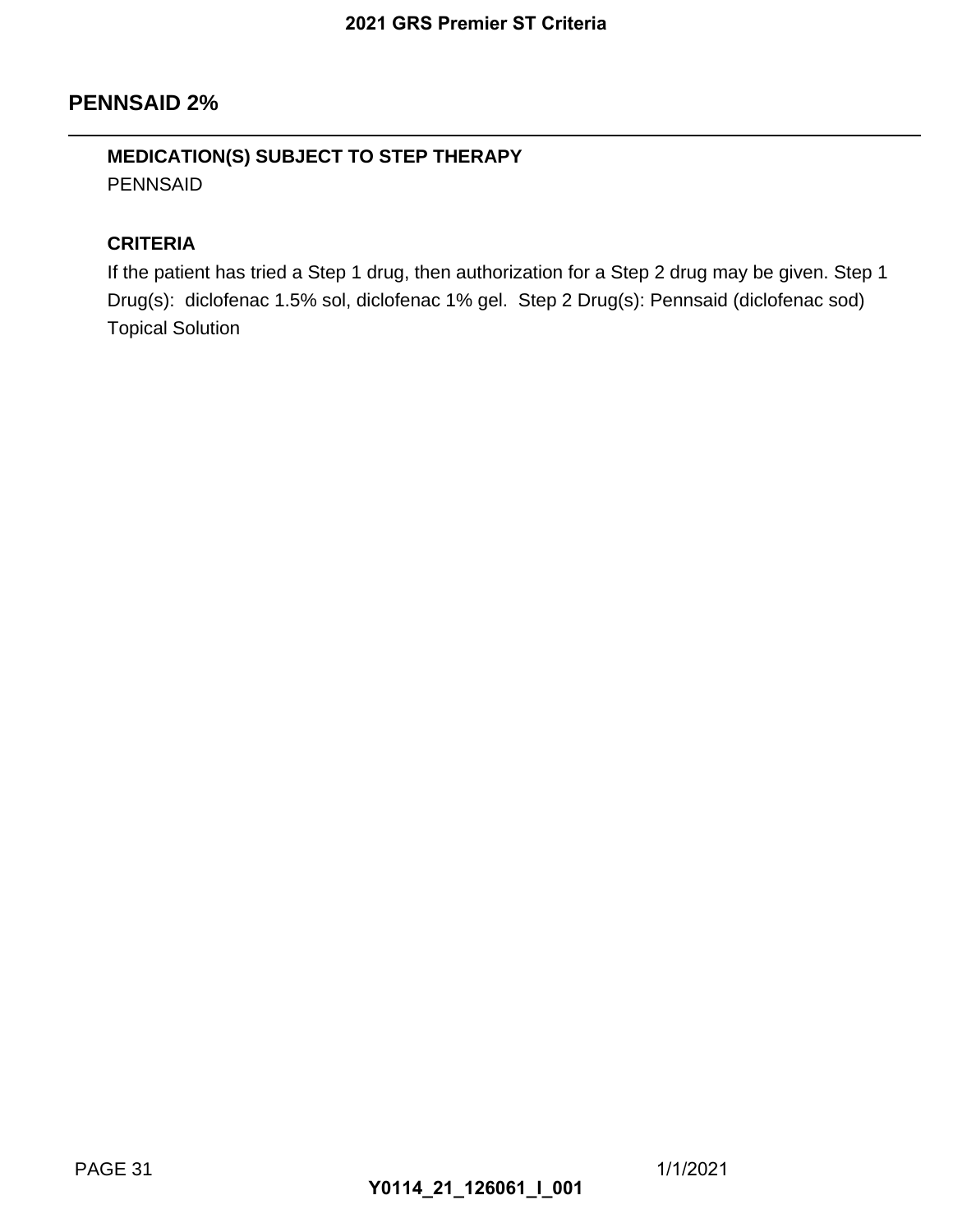# **MEDICATION(S) SUBJECT TO STEP THERAPY**

PANCREAZE, PERTZYE, ZENPEP

## **CRITERIA**

If the patient has tried a Step 1 drug, then authorization for a Step 2 drug may be given. Step 1 Drug(s): Creon. Step 2 Drug(s): Pancreaze, Pertzye, and Zenpep. New Starts Only 2021 GRS Premier ST Criteria<br>
TO STEP THERAPY<br>
ENPEP<br>
1 drug, then authorization for a<br>
<sub>3</sub>(s): Pancreaze, Pertzye, and Z<br> **Y0114\_21\_126061\_I\_001**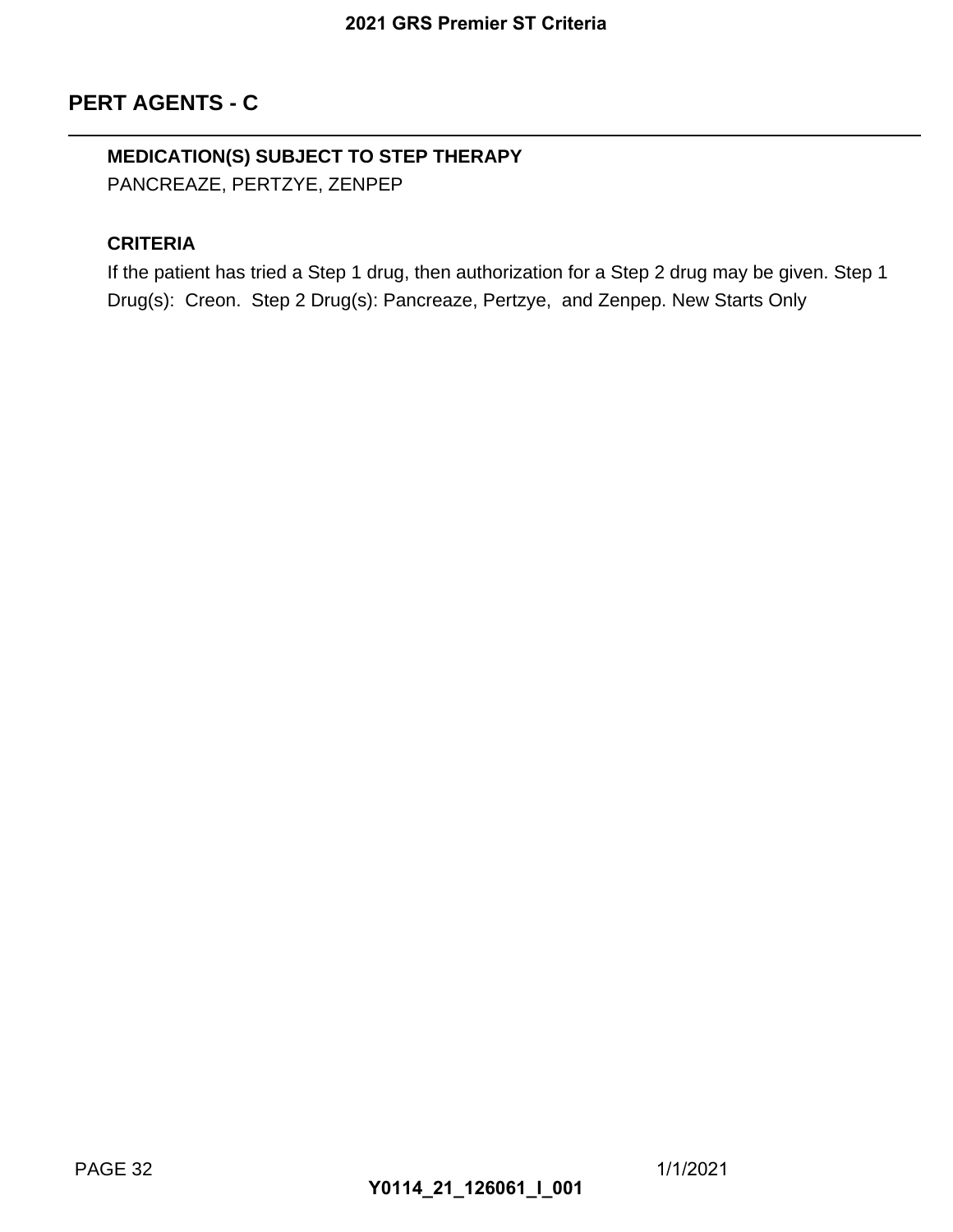### **SINEMET CR 25-100 MG**

## **MEDICATION(S) SUBJECT TO STEP THERAPY**

SINEMET CR 25-100 MG TAB ER

#### **CRITERIA**

If the patient has tried a Step 1 drug, then authorization for a Step 2 drug may be given. Step 1 Drug(s): Carbidopa/Levodopa ER 25-100 mg. Step 2 Drug(s): Sinemet CR 25-100 mg. 2021 GRS Premier ST Criteria<br> **TO STEP THERAPY**<br>
NB ER<br>
1 drug, then authorization for a<br>
a ER 25-100 mg. Step 2 Drug(s)<br> **Y0114\_21\_126061\_I\_001**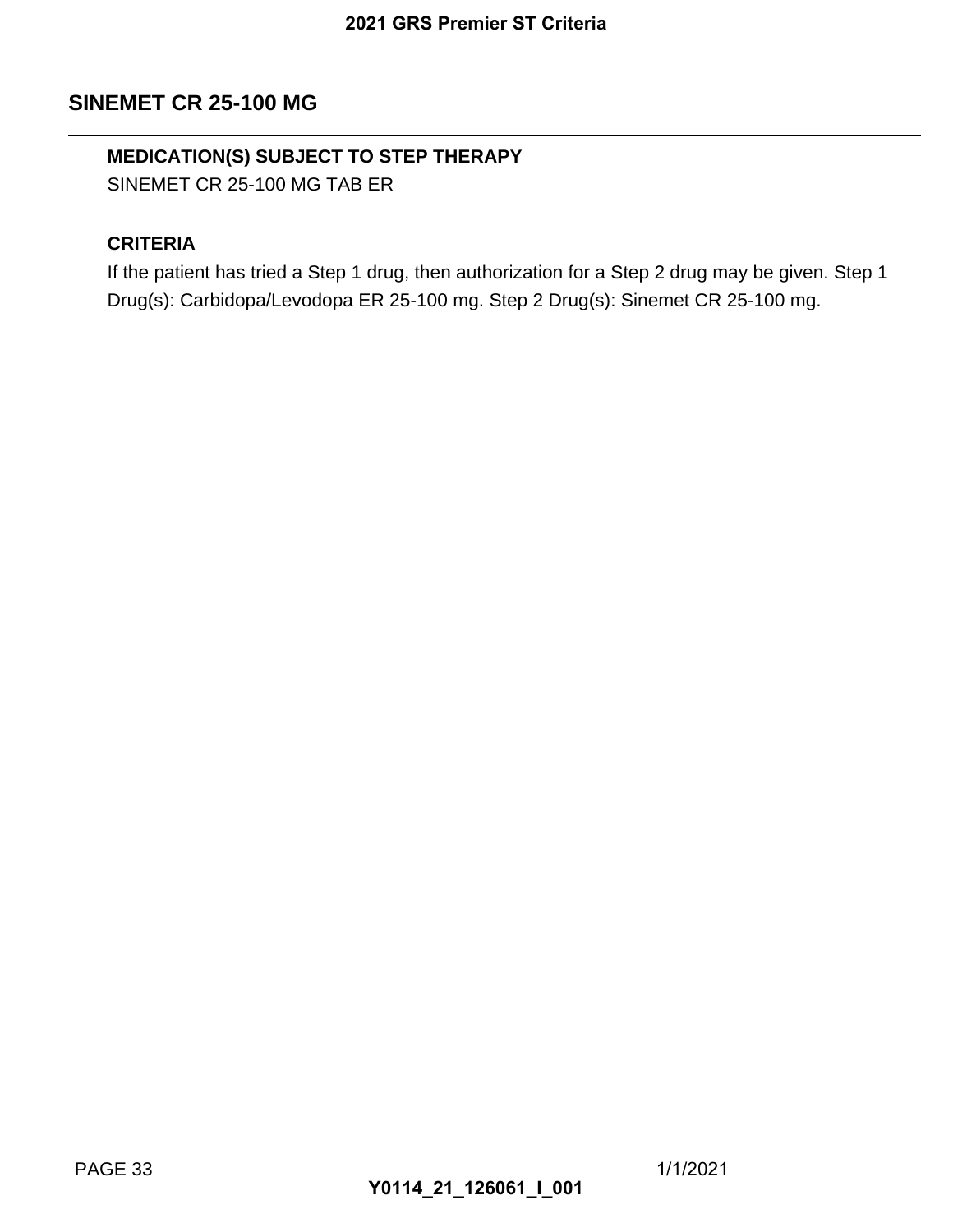## **SINEMET CR 50-200 MG**

## **MEDICATION(S) SUBJECT TO STEP THERAPY**

SINEMET CR 50-200 MG TAB ER

#### **CRITERIA**

If the patient has tried a Step 1 drug, then authorization for a Step 2 drug may be given. Step 1 Drug(s): Carbidopa/Levodopa ER 50-200 mg, Sinemet CR 25-100 mg. Step 2 Drug(s): Sinemet CR 50-200 mg. Generic Sinemet 50-200 mg CR is not required if the individual has been previously approved for brand Sinemet 25-100 mg CR. 2021 GRS Premier ST Criteria<br> **TO STEP THERAPY**<br>
NB ER<br>
1 drug, then authorization for a<br>
a ER 50-200 mg CR is not require<br>
d Sinemet 25-100 mg CR.<br>
1 **Statement 25-100 mg CR.**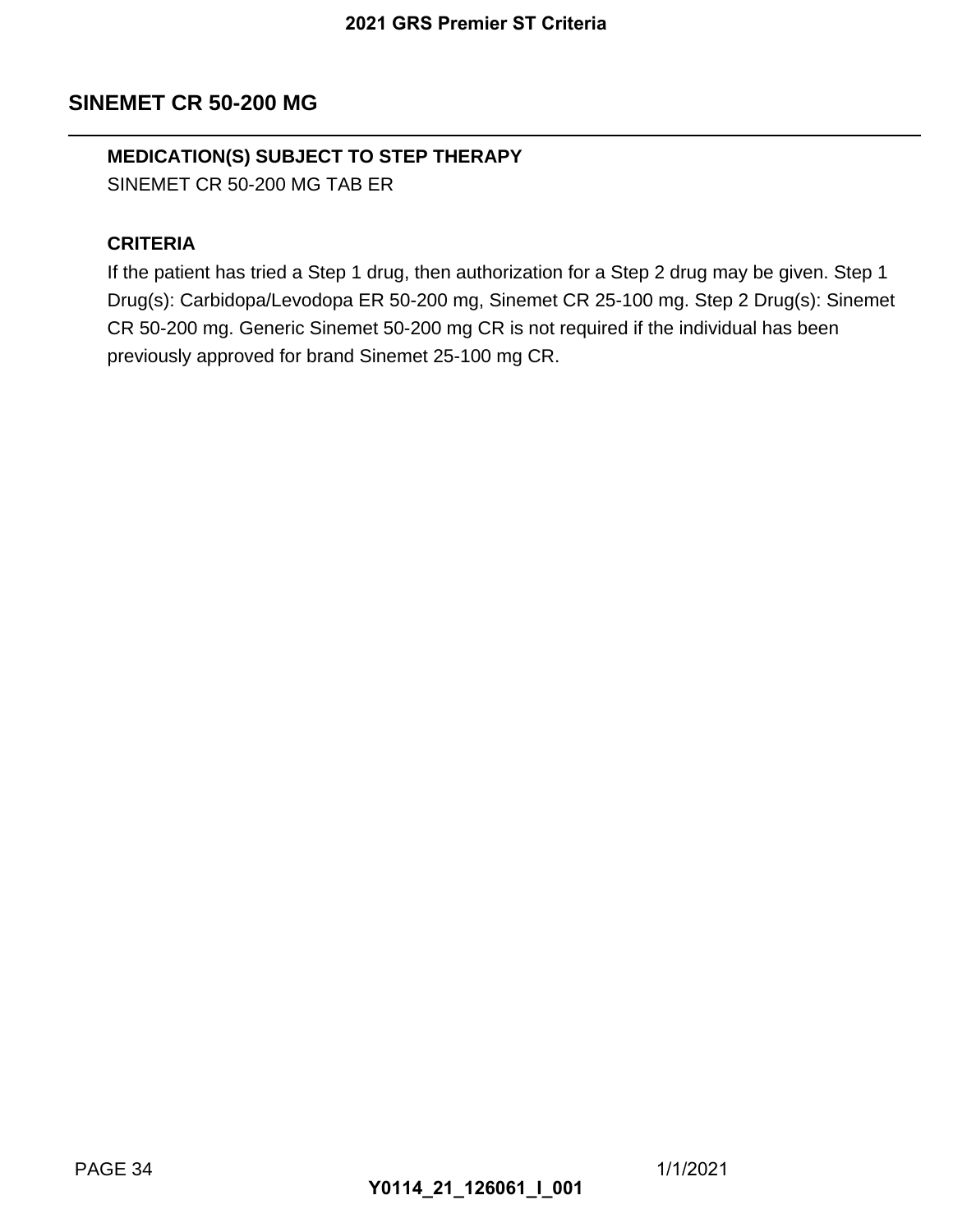## **SYMPROIC**

## **MEDICATION(S) SUBJECT TO STEP THERAPY** SYMPROIC

#### **CRITERIA**

If the patient has tried a Step 1 drugs, then authorization for a Step 2 drug may be given. Step 1 Drug(s): Movantik (naloxegol). Step 2 Drug(s): Symproic (naldemedine). 2021 GRS Premier ST Criteria<br>
TO STEP THERAPY<br>
1 drugs, then authorization for *c*<br>
1). Step 2 Drug(s): Symproic (na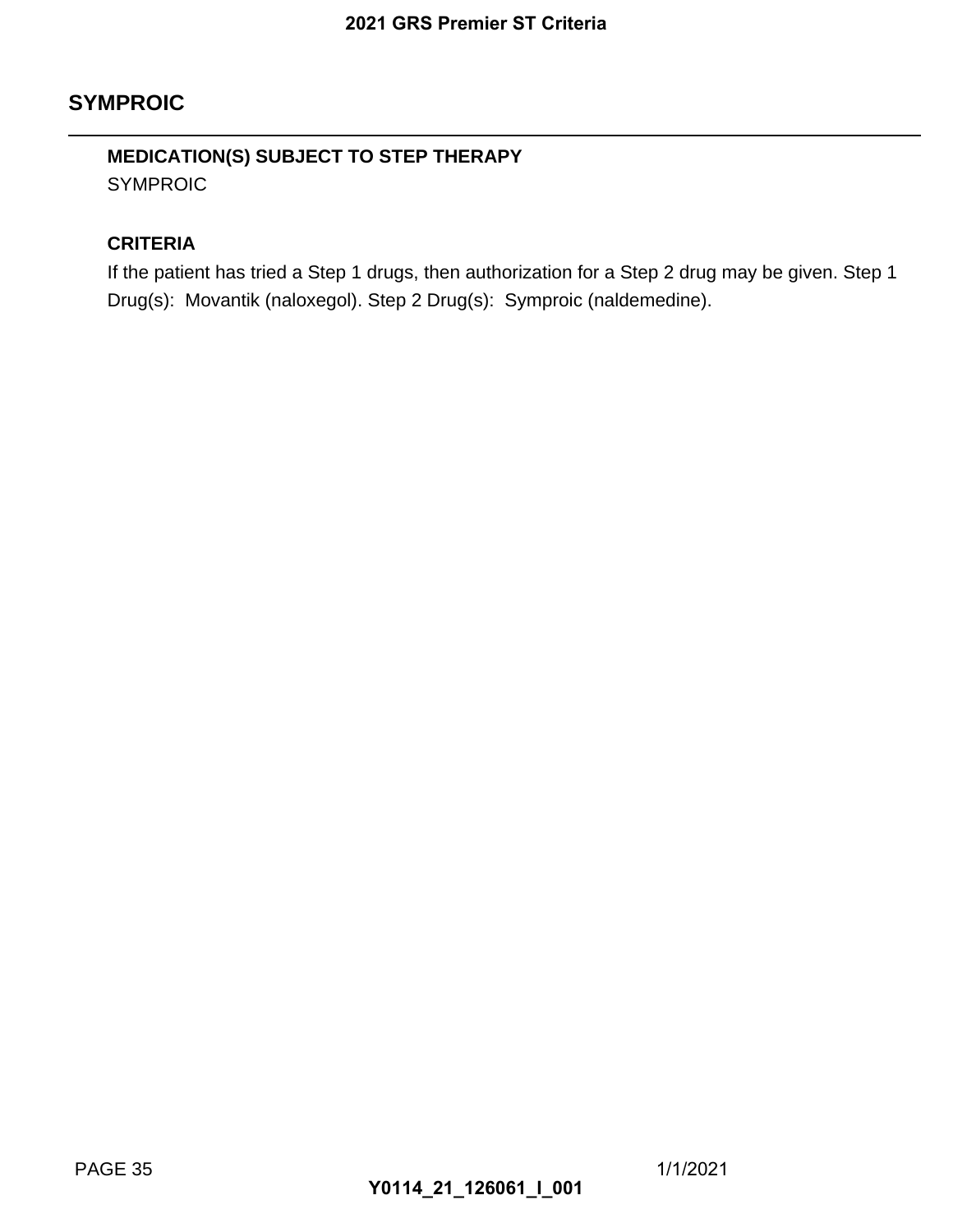## **TIVORBEX**

## **MEDICATION(S) SUBJECT TO STEP THERAPY TIVORBEX**

#### **CRITERIA**

If the patient has tried a Step 1 drug, then authorization for a Step 2 drug may be given. Step 1 Drug(s): Celecoxib, Diclofenac Potassium, Diclofenac Sodium IR/ER, Diclofenac-Misoprost, Diflunisal, Etodolac IR/ER, Fenoprofen Calcium, Flurbiprofen, Ibuprofen, Indomethacin, Ketoprofen, Ketorolac Tromethamine, Meclofenamate Sodium, Mefenamic Acid, Meloxicam, Nabumetone, Naproxen Sodium, Naproxen, Oxaprozin, Piroxicam, Sulindac, Tolmetin Sodium. Step 2 Drug(s): Tivorbex (indomethacin submicronized). 2021 GRS Premier ST Criteria<br>
TO STEP THERAPY<br>
1 drug, then authorization for a<br>
ac Potassium, Diclofenac Sodiur<br>
enoprofen Calcium, Flurbiprofen<br>
Internation, Naproxen, Oxaprozin, Pirox<br>
Iomethacin submicronized).<br>
Y0114\_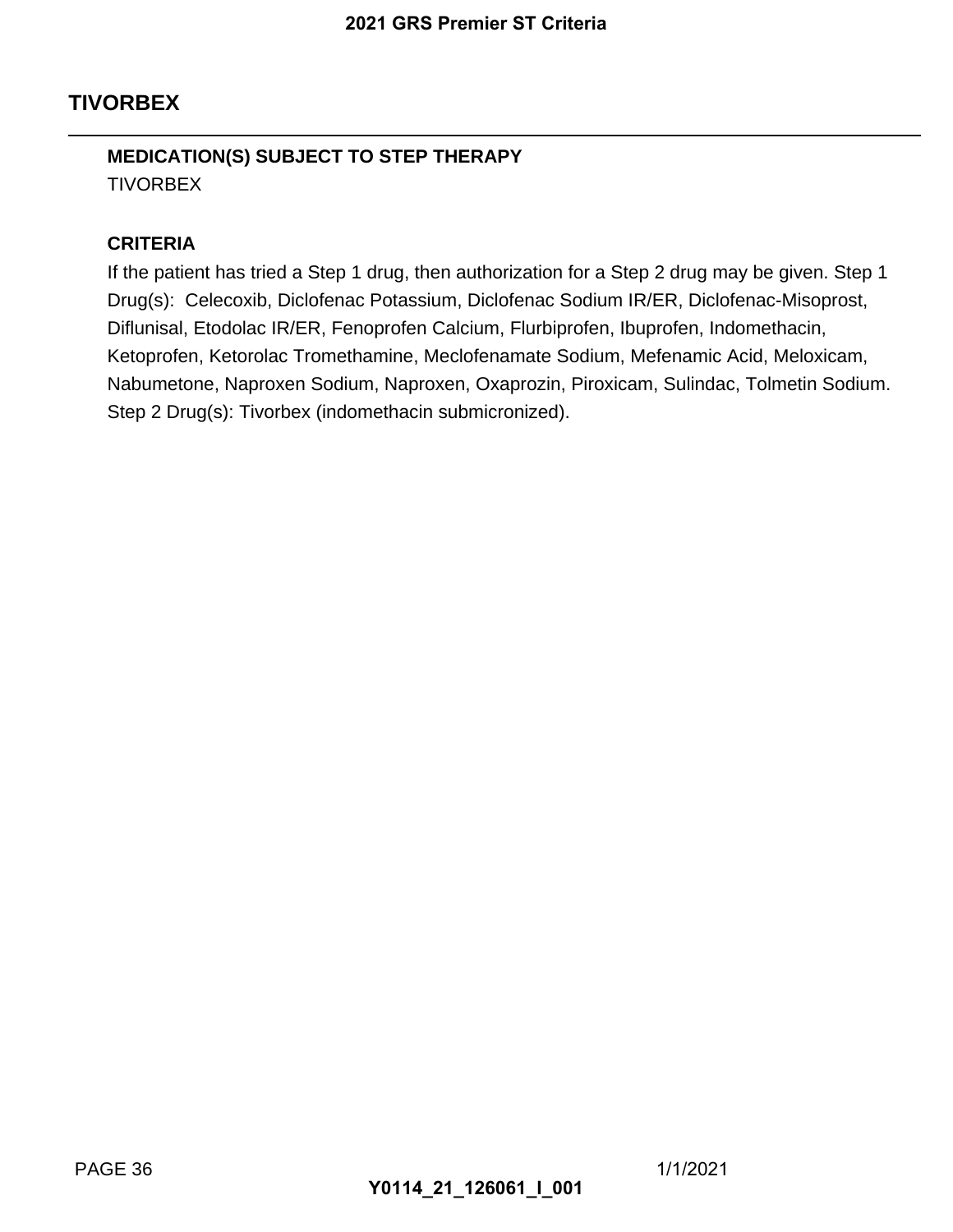## **ULORIC**

## **MEDICATION(S) SUBJECT TO STEP THERAPY**

FEBUXOSTAT, ULORIC

#### **CRITERIA**

If the patient has tried a Step 1 drug, then authorization for a Step 2 drug may be given. Step 1 Drug(s): allopurinol. Step 2 Drug(s): Uloric (febuxostat). Approve without trial of step 1 drug if Patient has contraindication to allopurinol use. 2021 GRS Premier ST Criteria<br>
TO STEP THERAPY<br>
1 drug, then authorization for a<br>
1rug(s): Uloric (febuxostat). Appro<br>
20114\_21\_126061\_I\_001<br>
20114\_21\_126061\_I\_001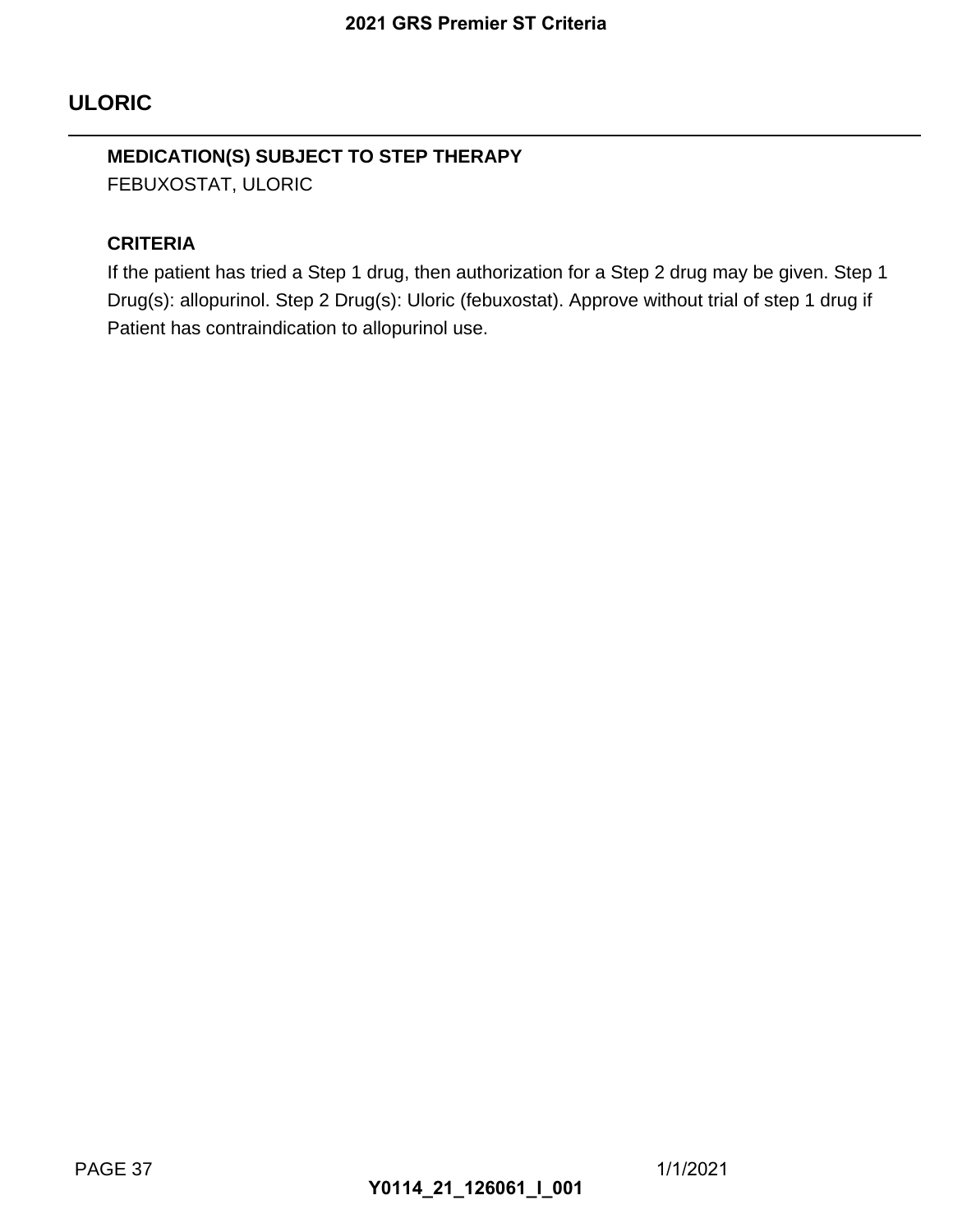## **VALTREX**

### **MEDICATION(S) SUBJECT TO STEP THERAPY** VALTREX

#### **CRITERIA**

If the patient has tried a Step 1 drug, then authorization for a Step 2 drug may be given. Step 1 Drug(s): valacylovir. Step 2 Drug(s): Valtrex 2021 GRS Premier ST Criteria<br>
TO STEP THERAPY<br>
1 drug, then authorization for a<br>
Drug(s): Valtrex<br> **Y0114\_21\_126061\_I\_001**